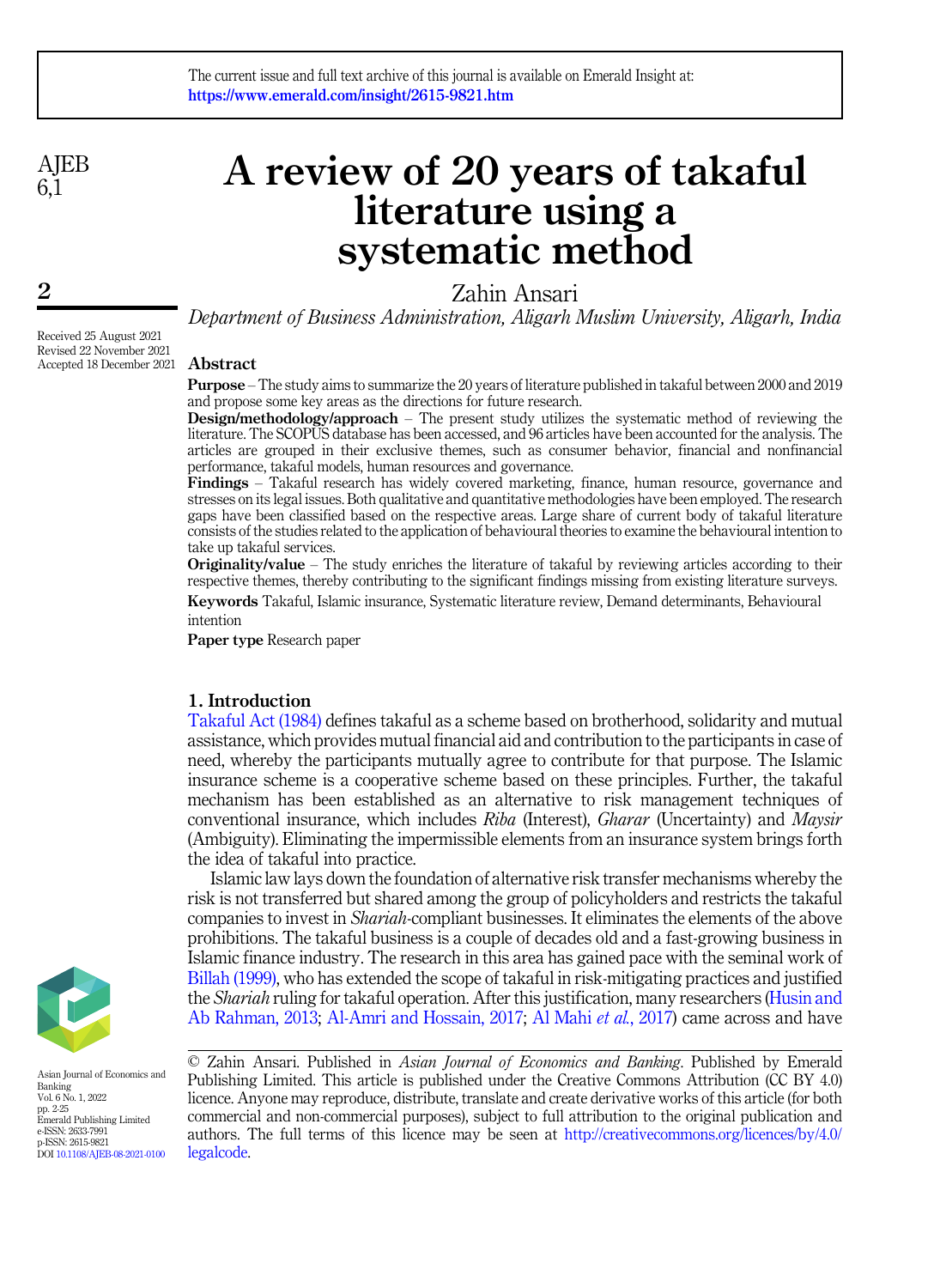analyzed the different aspects of takaful, yet several areas of the takaful are still unexplored. In takaful research pool, demand determinants of takaful, comparison between takaful and conventional insurance, issues and limitations with the different takaful models have been the researchers' cynosure. [Al-Amri and Hossain \(2017\)](#page-17-0) have reported the growth history and literature of takaful covering efficiency concerns, issues with different models and microtakaful characteristics in Indonesia. Likewise, [Al Mahi](#page-17-1) et al. (2017) have studied the takaful literature and explore the importance of religiosity for takaful demand. [Husin and Ab](#page-19-0) [Rahman \(2013\)](#page-19-0) have surveyed the literature to summarize the application of decomposed theory of planned behaviour (TPB) to examine the determinants of family takaful schemes in Malaysia. Behavioral constructs and demographic factors affecting the demand for takaful have been systematically reviewed. Recent literature surveys of takaful have used the bibliomentric method to analyze the existing contribution of takaful (Nasir et al.[, 2021](#page-21-0); [Khan](#page-20-0) et al.[, 2020](#page-20-0)). Though previous literature surveys have attempted to review takaful aspects, the present study classifies the takaful into broader domains and employes systematic method of review to focus each aspects of takaful contribution.

The concept of takaful is fairly recent, and research in this area is still in a state of emergence. To identify the gaps and potential threshold areas, this study aims to summarize the past 20 years of literature published in takaful between 2000 and 2019 and propose some key areas as the directions for future research. For this purpose, the article presents a systematic literature review of the antecedents of takaful and in doing so proposes scope and implications for conducting future research.

The first section defines the concept and rationale of takaful. It also explains the research question and proposes the objective of the study. In the subsequent section, the methodology of the study has been discussed. Since the present study is a systematic literature review, database search, selection of keywords and filtrations of the articles have also been demonstrated in the same section. The next section contains an analysis of the study. In this section, the exclusive themes in takaful research have been identified, and the purpose, methodology findings and gaps have been reported in respective themes. In the last section, the study is concluded by suggesting some potential direction for future research.

#### 2. Methodology

#### 2.1 Search scope

Takaful is also known as Islamic insurance since its ruling is based on the Shariah principles. Takaful is different from conventional insurance in several ways. In takaful, since the participants are the actual capital provider to the takaful, they are liable to indemnify the loss to any of its members mutually. This risk management is similar to mutual insurance, but mutual insurance is based on customary laws. Hence, the mutual insurance cannot be included in the scope of the present study. Some other forms of takaful, such as social takaful, poverty alleviation takaful and takaful by way of waqf, are also included in the study. To get clarity about the concept and characteristics, a qualitative expert opinion has been conducted. Finally, in order to adhere to the objective, we have arrived at a consensus about the scope of the study must be limited to the commercialized form of takaful undertaking.

### 2.2 Study method

The present research is conducted in the form of a systematic literature survey. It is different from the traditional literature survey method. The systematic approach is distinguished from the traditional method, and objectively oriented, replicable systematic, comprehensive and the process of reporting the text is somehow similar to that of empirical studies ([Weed, 2005\)](#page-22-1). Originally, systematic literature reviews (SLRs) are developed in research areas whereby the

Takaful literature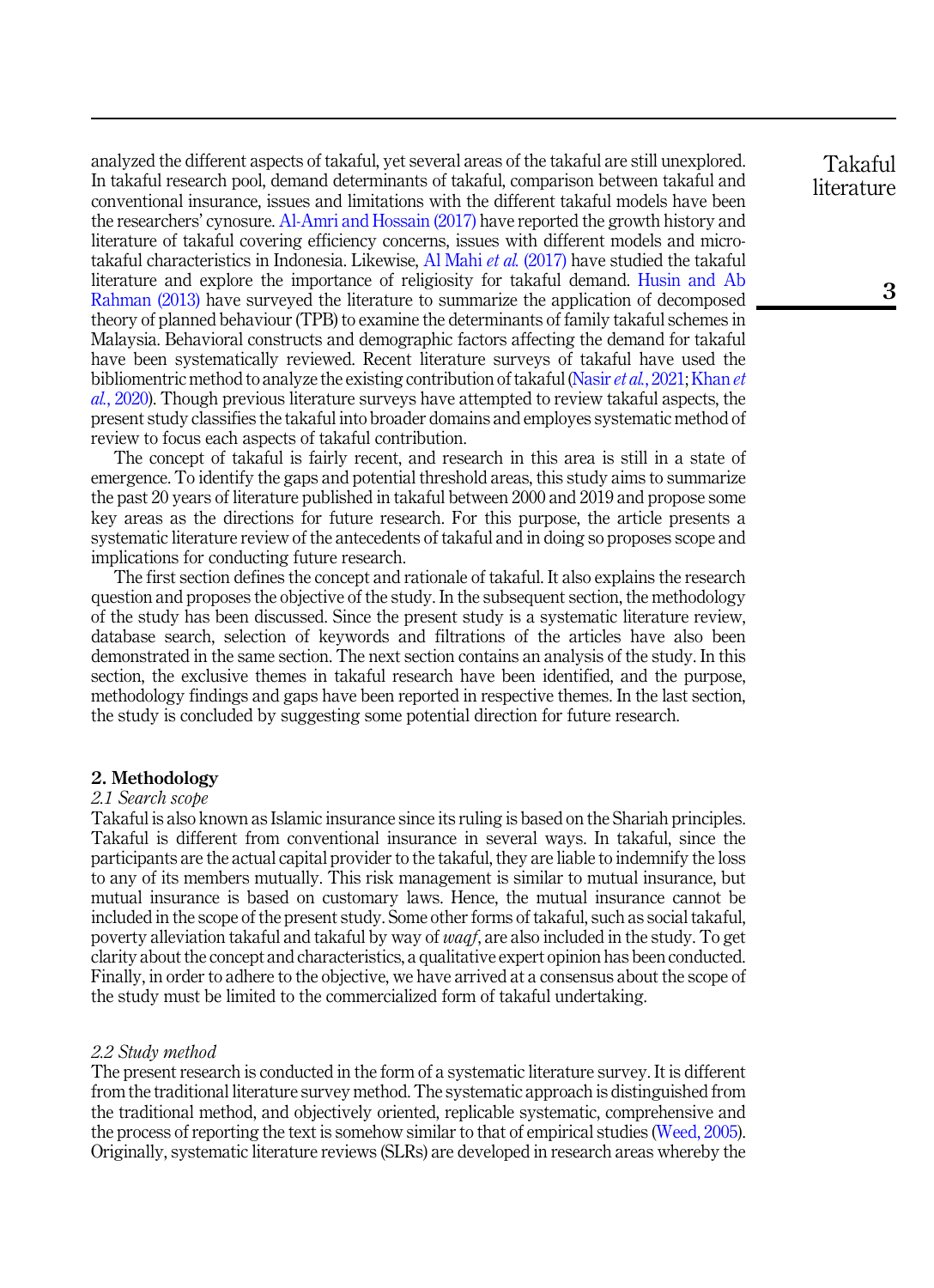**AIEB** 6,1

4

sample size is large, and the similar results of the research need to be assembled to arrive at effective decision-making. The method is also extensively used in the area of management. In management, SLRs are used to provide transparency, clarity, accessibility and the impartial exclusive coverage on a particular area ([Thorpe](#page-22-2) *et al.*, 2005). According to [Klassen](#page-20-1) *et al.* (1998), SLR is a review whereby comprehensive search of relevant studies on a specific topic is appraised and synthesized according to a predetermined explicit method. In insurance research, SLR is applied to summarize the various aspects, like health insurance ([Skinner and](#page-21-1) [Mayer, 2007](#page-21-1)), mutual insurance ([Talonen, 2016](#page-22-3)) and community-based health insurance ([Ekman, 2004](#page-18-1)).

#### 2.3 Search process

The present review incorporates the quality journals and includes the research articles identified through the online indexing platform Scopus. Instead of searching each database individually, the articles published in journals indexed in Scopus are of high quality. Additionally, after a comprehensive inclusion of the research articles from such databases, articles from Google Scholar have also been reviewed to ensure the maximum coverage. To confirm the scientific validity, only peer-reviewed articles written in English have been incorporated. As two terms, takaful and Islamic insurance, are used exclusively. Hence, the search for articles has been conducted alternatively using the keywords "Takaful" or "Islamic insurance." Only those articles have been incorporated in which the terms are appearing either in title or abstract or the keywords. However, we have found some of the articles focusing the whole Islamic finance industry. In such studies, neither objective nor the findings of the study are exclusively relevant to the takaful. Hence, such articles are not included. Initially, the search has produced 304 relevant articles, book chapters and conference papers, and review papers. After filtering the documents, visualized in [Figure 1,](#page-3-0) 96 articles are found appropriate for the analysis during the publication period 2000–2019.

The articles have been analysed in two stages. First, the articles' description has been provided on the grounds of the year of publication, the number of authors, name of the journal, methods applied (theoretical, conceptual and empirical), the purpose of the study and findings. In the second stage, we have been through whole articles and focused on specific themes of the articles that successively results in the article's categories and sub-categories. It is possible to distill words into fewer content-related categories. It is assumed that when classified into the same categories, words, phrases and the like share the same meaning ([Cavanagh, 1997\)](#page-18-2). Likewise, we have identified several themes, such as demand determinants, efficiency, corporate social responsibility, organizational performance, incentives to human resources, products and takaful models.

#### 3. Analysis

#### 3.1 Demand determinants

Economic and behavioral factors greatly influence insurance demand. The factors include awareness, religiosity, attitude, subjective norms, perceived behavioral control, intention to purchase, adoption, uncertainty, relative advantage, perceived risk, exposure, mass media, word of mouth, self-efficacy, social influence and compatibility [\(Maysami and William, 2006](#page-20-2); [Akhter and Hussain, 2012;](#page-17-2) [Husin and Ab Rahman, 2013](#page-19-0); [Echchabi](#page-18-3) et al., 2014). These factors are used to assess the direct and indirect effect on the adoption of takaful services. Similarly, the economic factors influential for the demand for Islamic insurance include dependency ratio, income, education, Islamic banking development, Muslim population, inflation, rate of interest, financial sector development, life expectancy, trade and consumer price index, government consumption and saving rate (Akhtar et al., 2017; [Abduh and Isma, 2017\)](#page-16-0) (see [Table 1](#page-4-0)).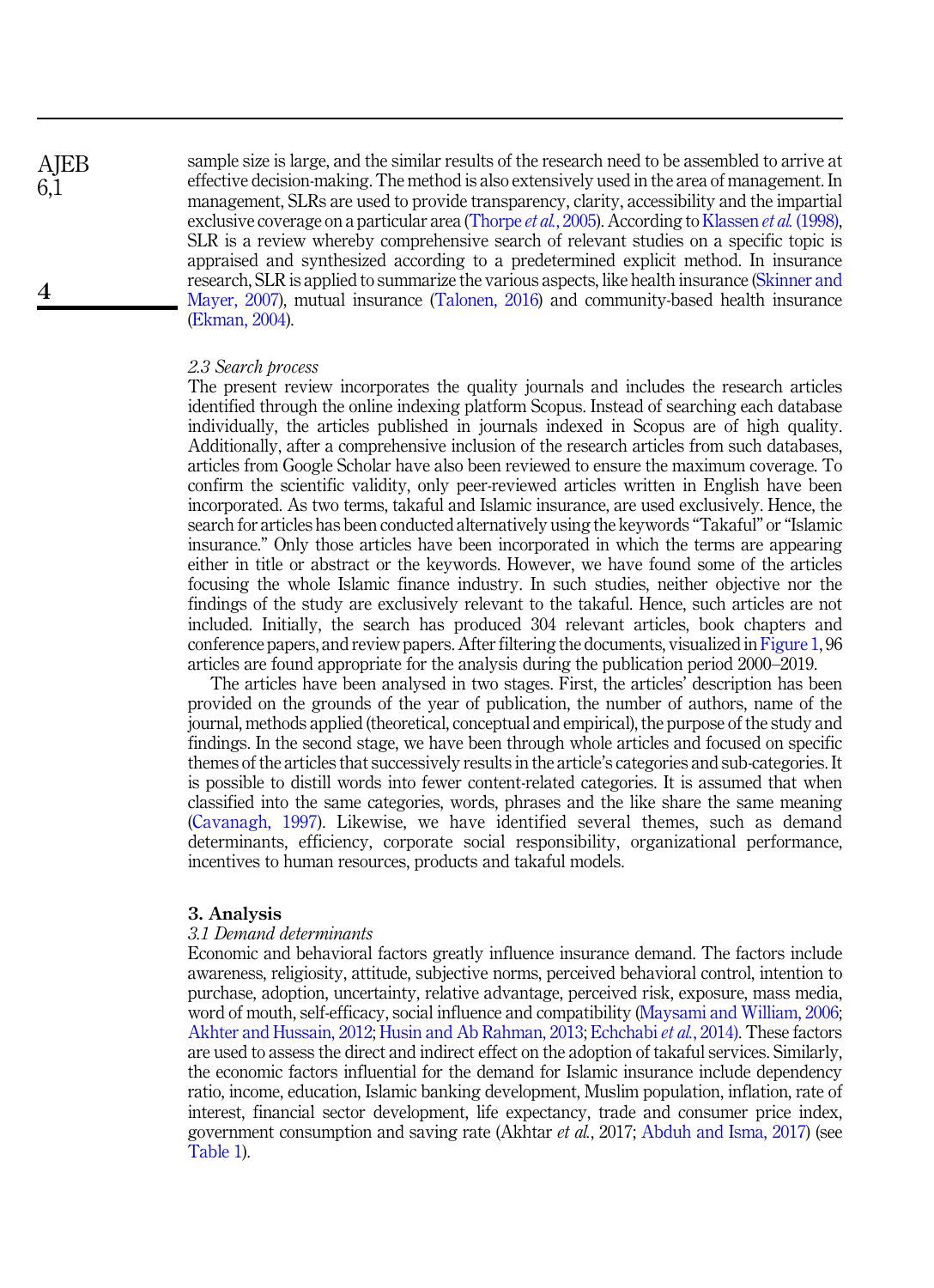<span id="page-3-0"></span>

3.1.1 Takaful purchase intention. There are approximately 30 papers that have included purchase intention of takaful as the purpose of the study. The articles have been classified over the broad categories, like demand determinants, awareness of takaful among consumers, perception of takaful and all. Corporate demand determinants of takaful have also been examined. Some articles have emphasized the adoption of takaful schemes. [Coolen-](#page-18-4)[Maturi \(2013\)](#page-18-4) has examined the adoption of general takaful services among consumers from the United Kingdom if prices are competitive. The religious inclination is considered to be a critical factor while adopting takaful schemes ([Hassan](#page-19-1) et al., 2017; Aziz et al.[, 2019\)](#page-17-3). Moreover, as education increases, people prefer purchasing conventional insurance, and religious people prefer takaful [\(Ustaoglu, 2015](#page-22-4)). On the contrary, the religiosity is found to be statistically insignificant for the intention to purchase takaful schemes among Malaysian consumers [\(Husin and Ab Rahman, 2016a](#page-19-2)). [Hassan](#page-19-1) et al. (2017) surveyed people from Kenya. The results reveal that the Shariah teachings are found to be significant in enhancing the religious faith among consumers.

By examining the research of takaful, the evidence of the application of several behavioral theories have been found in order to understand the intention to participate in takaful schemes in different parts of the world: theory of reasoned action (TRA), TPB and new product adoption theory. The new product adoption theory emphasizes the psychological, sociocultural influence and customer preferences as internal forces cause the acceptance and rejection of a new product. This theory maintains a hierarchical structure that consists of awareness of the product on the bottom, which is followed by the customer's interest,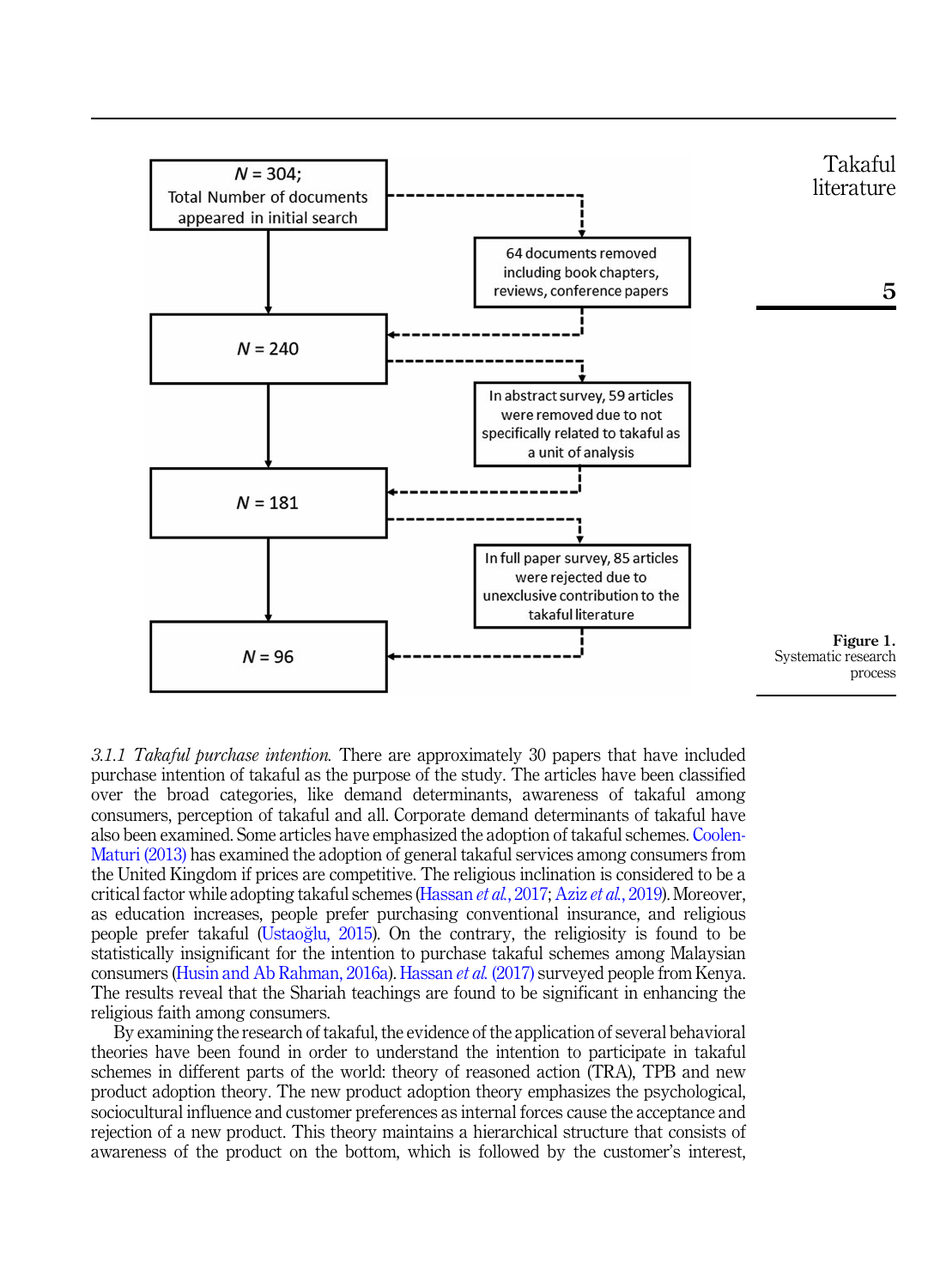<span id="page-4-0"></span>

| AJEB                         | Author                            | Journal      | Method                                       | Findings                                                                                                                                                                                                                            |
|------------------------------|-----------------------------------|--------------|----------------------------------------------|-------------------------------------------------------------------------------------------------------------------------------------------------------------------------------------------------------------------------------------|
|                              | Aziz et al. (2019)                | <b>APJML</b> | PLS-SEM                                      | Knowledge and perceived usefulness have<br>significant and positive relationships with the<br>attitude towards family takaful schemes.<br>Perceived trust completely mediated the<br>relationship between perceived religiosity and |
| 6                            | Hassan and<br>Abbas (2019)        | JIMA         | Logistic regression                          | attitude towards family takaful<br>Relative advantage, compatibility, social<br>influence, awareness, and religiosity have a<br>significant impact on the behavioral intention<br>towards takaful                                   |
|                              | Ali <i>et al.</i> (2019)          | <b>IJOEM</b> | <b>SEM</b>                                   | Relative advantage, compatibility, trialability,<br>observability, religiosity, and consumer<br>awareness, except complexity, have a positive<br>and significant impact on takaful adoption                                         |
|                              | Farhat et al.<br>(2019)           | JIMA         | <b>SEM</b>                                   | Attitude, subjective norm, and Halal certification<br>positively influence behavioral intention                                                                                                                                     |
|                              | Kazaure (2019)                    | JIABR        | Multiple regression                          | Attitude, perceived behavioral control, and social<br>influence affects the behavioral intention toward<br>takaful among microenterprises                                                                                           |
|                              | <b>Bhatti and Husin</b><br>(2019) | JIMA         | PLS-SEM                                      | Attitude, subjective norm and perceived<br>behavior control significantly predict the<br>intention to participate in family takaful schemes                                                                                         |
|                              | Schmidt (2019)                    | <b>IJBM</b>  | Descriptive<br>statistics and chi-<br>square | The study exhibits the effect of political<br>orientation on American consumers and reports<br>that American consumers with conservative<br>political views are less favorable toward takaful                                       |
|                              | Raza et al. (2019)                | <b>IIMA</b>  | <b>SEM</b>                                   | Attitude, perceived behavioral control, and<br>subjective norm predict takaful adoption while<br>perceived risk and intention are insignificantly<br>related                                                                        |
|                              | Shaikh et al.<br>(2019)           | JIMA         | <b>SEM</b>                                   | Perceived relative advantage, perceived<br>compatibility, awareness and religious belief<br>except perceived complexity predict takaful<br>adoption. Gender, age, education does not<br>moderate takaful adoption                   |
|                              | Rehman et al.<br>(2019)           | <b>IIMA</b>  | PLS-SEM                                      | Service quality and relationship marketing<br>positively influence the corporate image of<br>takaful organization. Corporate image and<br>reputation can predict customer loyalty                                                   |
|                              | Salman et al.<br>(2018)           | JIABR        | Multiple regression                          | Internal factors, religion and education have a<br>significant impact on the acceptance of takaful by<br>policy-holders                                                                                                             |
|                              | Wahab (2018)                      | JIMA         | <b>SEM</b>                                   | A positive and moderate relationship was<br>observed between the perception of the<br>performance of takaful operators and the<br>customers' intention in using a medical takaful<br>card                                           |
| Table 1.<br>Review of demand | Husin et al. (2016)               | JIMA         | <b>SEM</b>                                   | Subjective norm is significantly influenced by<br>mass media and word of mouth and affects<br>behavioral intention to purchase family takaful                                                                                       |
| determinants of takaful      |                                   |              |                                              | ( <i>continued</i> )                                                                                                                                                                                                                |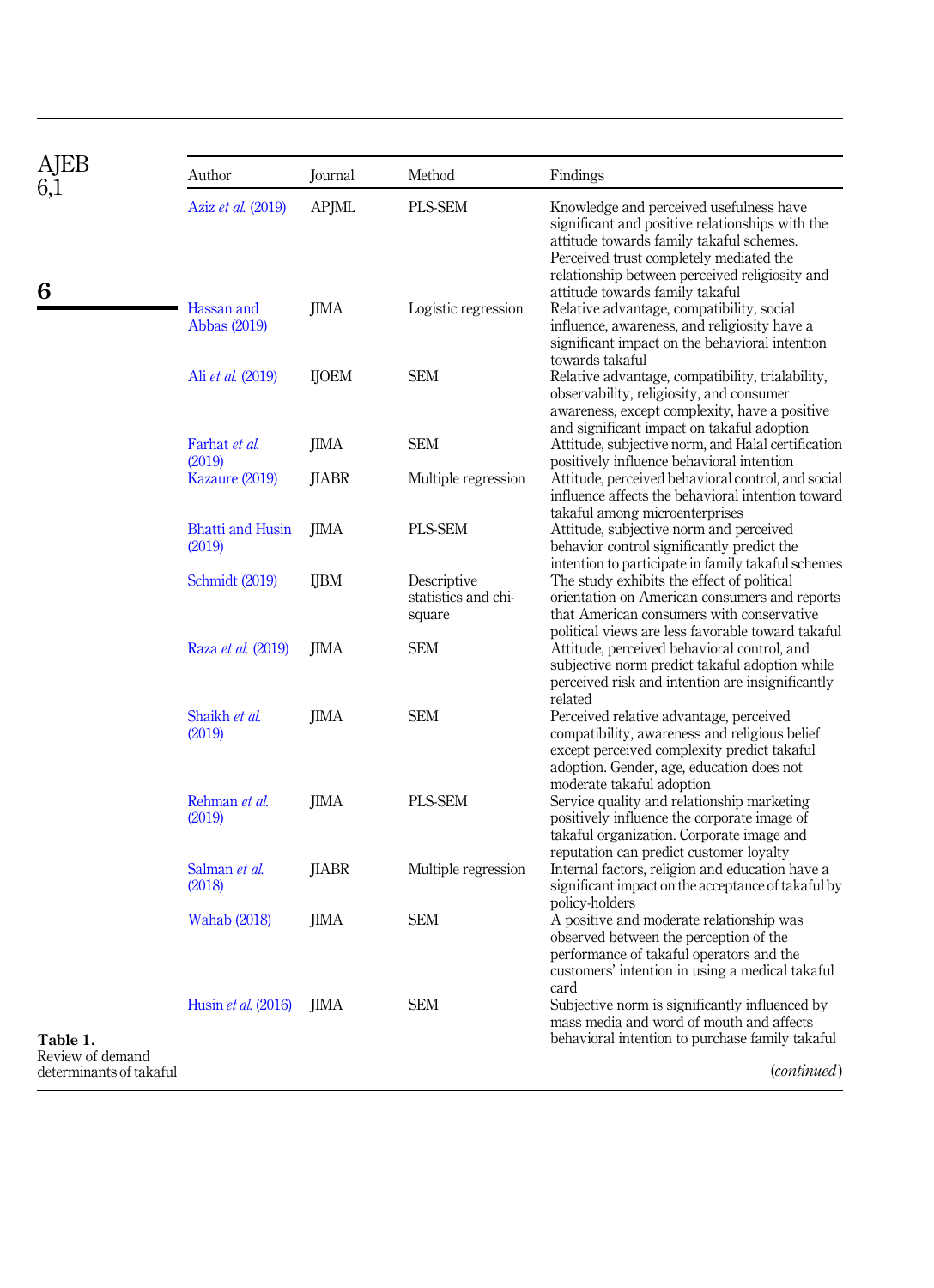| Author                                              | Journal      | Method                                       | Findings                                                                                                                                                                                                                                                 | Takaful<br>literature |
|-----------------------------------------------------|--------------|----------------------------------------------|----------------------------------------------------------------------------------------------------------------------------------------------------------------------------------------------------------------------------------------------------------|-----------------------|
| Husin and Ab<br>Rahman (2016a)                      | JIABR        | <b>SEM</b>                                   | Attitudes towards participation in family takaful<br>schemes, percieved behavioural control (PBC),<br>knowledge and exposure significantly influence<br>purchase intention. Religiosity, awareness and<br>subjective norm to intention was insignificant |                       |
| Husin and Ab<br>Rahman (2016b)                      | IJSE         | PLS-SEM                                      | Awareness, knowledge and exposure<br>significantly influence takaful participation                                                                                                                                                                       |                       |
| Ustaoğlu (2015)                                     | JAAS         | Descriptive<br>statistics and chi-<br>square | As education level increases, conventional<br>insurance companies are preferred and that most<br>religious people prefer takaful                                                                                                                         |                       |
| Echchabi et al.<br>(2014)                           | <b>IIABR</b> | <b>SEM</b>                                   | Tunisian customers are willing to adopt Islamic<br>insurance services. Furthermore, the<br>compatibility of these services is a determinant<br>factor of their decision                                                                                  |                       |
| Akhter and<br>Hussain (2012)                        | <b>IMEFM</b> | Descriptive<br>statistics and chi-<br>square | The survey of insurance customers revealed that<br>the majority of the respondents are unaware of<br>the takaful concept                                                                                                                                 |                       |
| Rahman and<br>Daud (2010)                           | Humanomics   | Descriptive<br>statistics and chi-<br>square | The study discovers some irregularities by the<br>managed care organizations (MCO). Moral<br>hazard is present in longer disability durations<br>claims, and average claims per person even for<br>shorter duration disabilities                         |                       |
| $Modeling$ ; $PBC = Percentage Belavioural Control$ |              |                                              | <b>Note(s):</b> PLS-SEM = Partial Least Square Structural Equation Modeling; SEM = Structural Equation                                                                                                                                                   | Table 1.              |

evaluation of the product and trial of the product. Though the takaful industry is growing rapidly, yet the participation is less than expected. Hence, examining consumer awareness toward takaful services is one of the major issues behind takaful operators. [Salman](#page-21-5) *et al.* [\(2018\)](#page-21-5) applied the new product adoption theory to examine whether internal factors are crucial to open up takaful by Indian consumers. They found that the internal factors are significant in the acceptance of takaful services by Indian policyholders. In addition, since the new product adoption theory implies that the more innovative mind would look for the new products; Muslims were found to be more innovative than the non-Muslims. In Pakistan, 91% of the respondents were reported to be unaware of the takaful concept ([Akhter and Hussain,](#page-17-2) [2012\)](#page-17-2). The survey results among Turkish people show that the respondents were little aware of the takaful services (Ustaoğlu, 2015). [Ayinde and Echchabi \(2012\)](#page-17-5) have measured the willingness of Malaysians to adopt takaful services. They revealed that compatibility and awareness are the significant factors influencing the adoption of takaful. [Hamid and Othman](#page-19-5) [\(2009\)](#page-19-5) have extended the work regarding awareness of takaful among Malaysians. They revealed that people are not aware of takaful's inherent concepts, like *al-ujrah* (commission) and *al-wakalah* (agent). They further added that 68% of the respondents do not know the concept of gharar and maysir, which causes the conventional insurance impermissible in Shariah law. On the contrary, a survey employed among Malaysians finds a greater level of awareness and availability of takaful and insurance coverage [\(Mokhtar](#page-20-4) et al., 2017). Moreover, compatibility is the only deciding factor for takaful's adoption among Tunisian consumers [\(Echchabi](#page-18-3) et al., 2014). Additionally, [Maysami and Willian \(2006\)](#page-20-2) have conducted qualitative research among Singapore consumers and express similar findings where people are largely unaware of the takaful services. Further, they demonstrate that Muslims with conservative values are less aware than Muslims with liberal values.

The theory of innovation diffusion (TID) has been widely applied in behavioral sciences. The TID incorporates the dimensions which are positively influencing the consumer attitude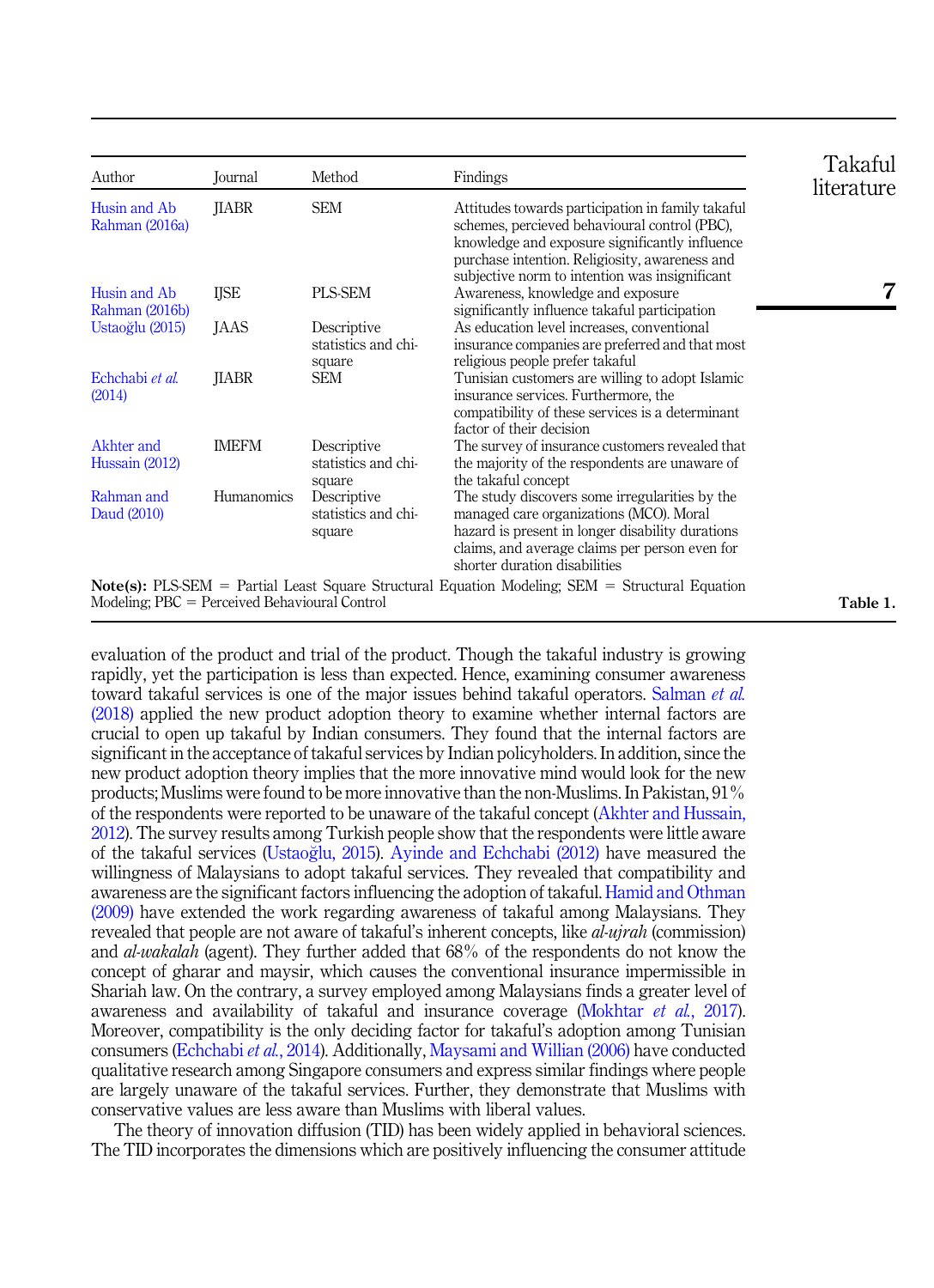and behavior. [Rogers \(1983\)](#page-21-6) states that innovation is an idea, practice or object that an individual considers new for adoption. In addition, diffusion refers to the process whereby an innovation, over time, spreads over the other people in the community. The TID mainly includes five dimensions: relative advantage, compatibility, complexity, trialability and observability. [Echchabi](#page-18-3) et al.  $(2014)$  have applied the theory while studying the willingness to adopt takaful services among Tunisians after the Jasmine revolution. They found that the Tunisian customers are willing to adopt takaful services. The major driving force to adopt the takaful schemes is compatibility. Likewise, Ali et al. [\(2019\)](#page-17-4) observe the application of theory of innovation diffusion (TID) for the adoption of takaful in Pakistan. They find the trialability, compatibility, observability, relative advantage, consumer awareness and religiosity have a positive and significant impact on takaful adoption. Complexity has a negative and significant impact on the adoption of takaful (Ali et al.[, 2019](#page-17-4); [Shaikh](#page-21-4) et al., 2019).

Mostly, empirical studies in takaful have grounded on popular theories such as the TRA developed by [Fishbein and Ajzen \(1975\)](#page-18-7) and TPB propounded by [Ajzen \(1985\),](#page-17-6) which itself is an extension of TRA. The TRA model draws its existence from the subjective norm, attitude and behavioral intention of the consumers. Several authors have applied the constructs in Islamic finance to examine consumers' purchase intention towards takaful services. Attitude is a suggested positive or negative behavior that forms behavioral intention. The TPB exhibits the impact of attitude, subjective norm and perceived behavior control on purchase intention. The TPB is a popular theory that finds its application in several behavioral studies. Attitude is an important construct in both the theories, and most of them have reported its positive impact on behavior intention (Aziz et al.[, 2019](#page-17-3); [Bhatti and Husin, 2019;](#page-18-6) [Kazaure, 2019](#page-20-3); [Farhat](#page-18-5) et al., 2019). Furthermore, subjective norm refers to the perception of social pressure to engage or not engage in a particular behavior. It is a set of accessible normative beliefs concerning the expectations of potential referent group. Subjective norm is positively and significantly predict the adoption of Islamic insurance services ([Amin, 2012;](#page-17-7) [Farhat](#page-18-5) *et al.*, 2019). On the contrary, the subjective norm is found to be insignificant for behavioural intention to purchase takaful ([Husin and Ab](#page-19-6) [Rahman, 2016b\)](#page-19-6).

From the present literature survey, three studies examined the economic determinants of takaful demand. [Sherif and Husnain \(2017\)](#page-21-7) have analyzed the demand determinants of family takaful in the Middle East and North Africa (MENA) region by applying the Ordinary Least Square (OLS) and Generalised Method of Moments (GMM) regression functions. They find that Islamic banking deposits, education, dependency ratio and Muslim population enhance takaful consumption while the real rate of interest is inversely related to the demand or family takaful. Moreover, the log-linear demand function results show that female life expectancy has a significant positive relationship with the family takaful. But, the findings are opposed to the life expectancy of males. Additionally, financial sector development shows the negative impact on the demand for family takaful, demonstrating that the outcome of expansion in the conventional insurance sector will cause deterioration in family takaful demand due to competition. Likewise, [Akhter and Khan \(2017\)](#page-17-8) applied two-panel data regressions to analyze the conventional insurance and takaful and their possible demand determinants from ASEAN countries for the period of 2005–2012. The results exhibit that the demographic factors, education and urbanization, and macroeconomic variables, per capita income and inflation, influence the demand for both conventional insurance and takaful. Moreover, per capita income positively affects conventional insurance while it has a negative impact on takaful. Besides the consumer demand for takaful products, corporate demand for property takaful has also been examined. However, several studies have been conducted to analyze the corporate demand for conventional insurance. [Hamid](#page-19-7) et al. (2009) have extended the work for takaful and applied panel data regression to arrive at the results. Their study's findings indicate that leverage, expected bankruptcy cost, tax considerations, managerial ownership

**AIEB** 6,1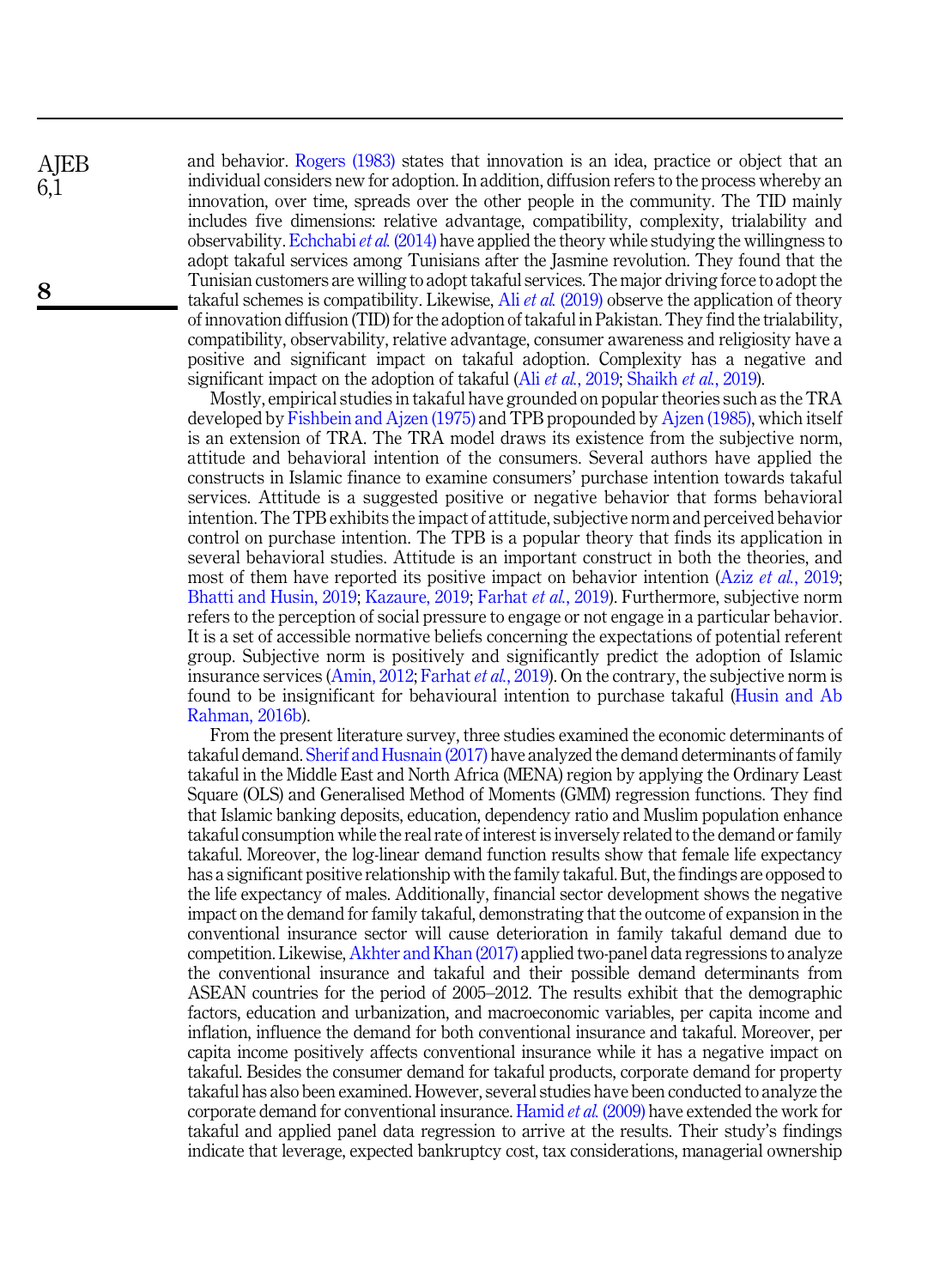and company size are the potential factors that determine the corporate demand for property takaful.

#### 3.2 Models of takaful

Broadly, Shariah scholars have expressed takaful application on two models: *Mudaraba* and wakalah model. Practical issues are required to be highlighted to classify the takaful models and make them workable. Shariah scholars' clarification, guidance and proper solutions are then need to be raised. In the Mudarabah model, where rabul mal (capital provider) makes an investment in a project, an entrepreneur or manager must operate the venture. Profit is shared on a preagreed basis, while the rabul-mal solely bears the loss. The model applies to individual life takaful and unit-linked life insurance or investment-linked life insurance. Certain issues have been raised by [Wahab](#page-22-6) et al. (2007). The essence of takaful lies with the recommendation of *taww'un* whereby the participants are required to contribute in the takaful fund without expecting anything in return. Likewise, the tabarru (donation) concept and *murabahah* (profit-sharing) cannot be applied to execute the same contract. Moreover, in the mudarabah model, profit distribution is concerned as the yield on the investment is considered profit while it should be treated as surplus. Some other issues include the sharing of underwriting surplus, which makes the mechanism much similar to the conventional insurance. The application of *gard al-hasan* does not seem to fit correctly in the *mudarabah* setting (see [Table 2](#page-8-0)).

Another model is *walakah*, which is more popular in gulf countries. *Wakalah* commonly refers to the agency contract whereby one party delegates the rights to the agent to operate a venture. In this model, an agent is paid off for its knowledge, skills and abilities to perform a task assigned to him. Moreover, all of the profit and losses are solely belong to the owner of the capital who is the participant in this case. There are few Shariah concerns related to the wakalah model. Donation to risk fund is the right of participants and must be returned to the participants if the fund is not fully consumed. This gives rise to the issues of inheritance and zakat in case of a deceased person. Another concern is related to contingency reserve, which raises intergenerational equity issues. Moreover, the qard al has an facility's requirement due to a deficit in underwriting funds should not guarantee *wakil* as though he represents the participants.

[Wahab](#page-22-6) et al. (2007) have drawn the solution to the concerns related to the *mudarabah* and wakalah model outlined above. They have sketched out the wakalah model with waqf funds. The model is not supposed to disturb the basic model and address the original wakalah model's concerns. [Rahman and Ahmad \(2011\)](#page-21-8) have expressed the importance of integrating the waqf in takaful policies. Furthermore, such a combination may help to create the redistribution of wealth among Muslims.

#### 3.3 Performance of takaful

3.3.1 Organizational performance. Organizational performance is the ultimate dependent variable that researchers are interested in measuring in the areas of management [\(Richard](#page-21-9) et al.[, 2009](#page-21-9)). Market competition, input and capital are the essentials of organizational performance, which lead to the survival and success of modern businesses. Different areas of management, for instance, marketing and human resources, are placed so strategically to define their contribution to organizational performance. The expression of performance is so vague and common that it cannot be explicitly defined. It can inculcate from any of the minute activities and practices that a firm is involved in. The performance measurements can be financial and nonfinancial in nature ([Homburg](#page-19-8) et al., 2002). Likewise, a literature survey on takaful shows a few articles that establish the relationship between independent constructs,

# Takaful literature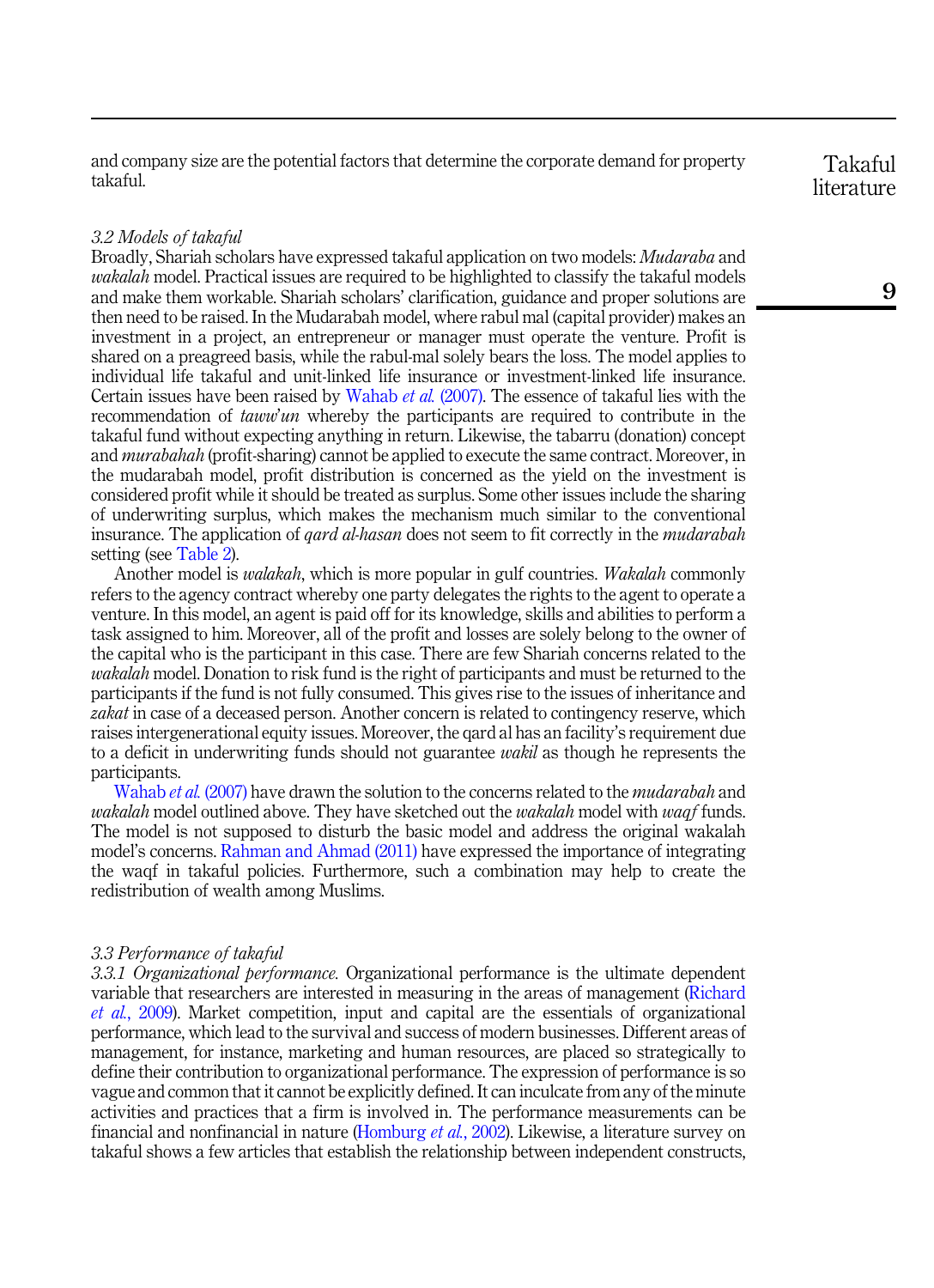<span id="page-8-0"></span>

|                             | Authors                            | Journal                                                         | Model/Product                              | Findings                                                                                                                                                                                                                                                                                            |
|-----------------------------|------------------------------------|-----------------------------------------------------------------|--------------------------------------------|-----------------------------------------------------------------------------------------------------------------------------------------------------------------------------------------------------------------------------------------------------------------------------------------------------|
|                             | Zakaria et al.<br>(2019)           | Al-Shajarah                                                     | Waqf/Family<br>takaful                     | To strengthen lower-income segment,<br>it is argued that the waqf-based<br>takaful model can propose a                                                                                                                                                                                              |
| 10                          | Mohamad et al.<br>(2018)           | Pertanika journal of<br>science and technology                  | Family takaful                             | reasonable family takaful policy<br>The results of profit differ for each<br>variation in the takaful model<br>components. However, the takaful<br>operators will continue to make a<br>positive profit in the long run,<br>regardless of the pricing assumptions<br>with the condition in Malaysia |
|                             | Ghazali et al.<br>(2018)           | International journal of<br>engineering and<br>technology (UAE) | Education plan                             | A new recovery model of takaful<br>education plan is proposed which<br>consists of a plan that may assist the<br>special education teachers towards<br>learning disabled children                                                                                                                   |
|                             | Ismail et al.<br>(2016)            | Far east journal of<br>mathematical sciences                    | Waqf/Education<br>plan                     | From this model, a fund for the<br>learning disabled children's recovery<br>(dietary supplement, learning, and<br>parenting skills) is set up for three<br>years, together with the education<br>fund, which will mature when the child<br>reaches 21                                               |
|                             | Hassanat and Al<br>tarawneh (2015) | <b>HABR</b>                                                     | Musharakah                                 | Half of the respondents are interested<br>in gambling free lottery. The product<br>requires the approval of Shariah<br>scholars, then significant positive<br>responses are expected                                                                                                                |
|                             | Htay et al. (2015)                 | Qualitative research in<br>financial markets                    | Micro-health<br>takaful                    | Poor people are interested in<br>participating in such a scheme.<br>However, most of them are only<br>willing to contribute about RM5 per<br>month, while some of the respondents,<br>especially zakat recipients, cannot<br>afford to pay at all                                                   |
|                             | Ghazali et al.<br>(2015a)          | Far east journal of<br>mathematical sciences                    | Auto takaful                               | All three models had their advantage<br>and disadvantage, but we can<br>minimize the disadvantage of the<br>model in the new model construction                                                                                                                                                     |
|                             | Ghazali et al.<br>(2015b)          | Applied mathematical<br>sciences                                | Wakalah and<br>mudarabah/Family<br>takaful | The significant weakness in<br>mudharabah and wakala model is if a<br>participant dies when the premiums<br>are approaching maturity, the child<br>will not get the full amount of the<br>Insured death                                                                                             |
| Table 2.                    | Dusuki et al.<br>(2012)            | Advances in natural and<br>applied sciences                     | Wadiah/Family<br>takaful                   | Every contract should be executed<br>separately to avoid Shariah<br>prohibition. Takaful operators (TOs)<br>can provide guaranteed cash<br>surrender benefits only from the<br>participants' Wadi'ah fund (PWF)                                                                                     |
| Review of takaful<br>models |                                    |                                                                 |                                            | (continued)                                                                                                                                                                                                                                                                                         |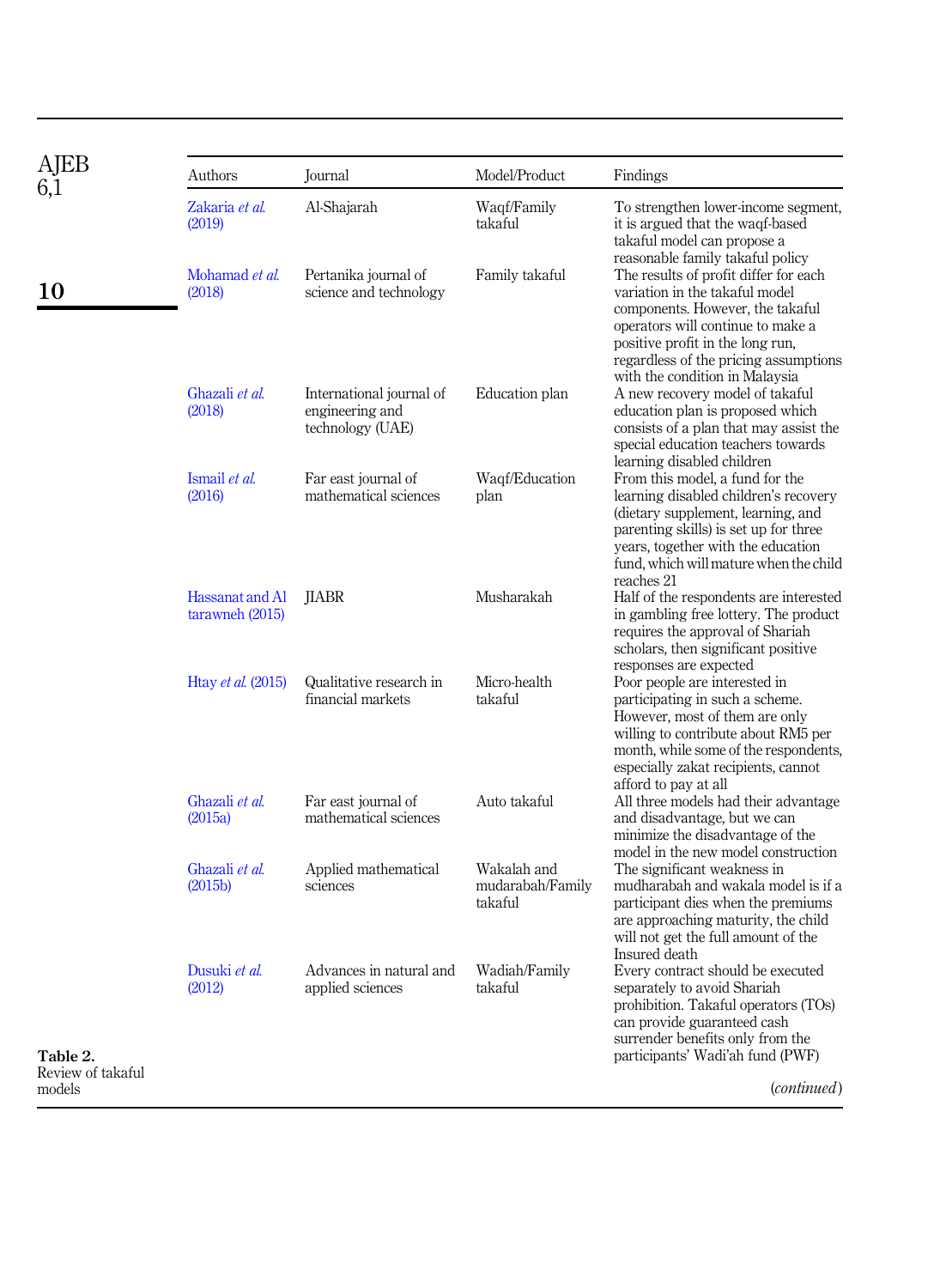| Authors                       | Journal                                 | Model/Product                              | Findings                                                                                                                                                                                       | Takaful<br>literature |
|-------------------------------|-----------------------------------------|--------------------------------------------|------------------------------------------------------------------------------------------------------------------------------------------------------------------------------------------------|-----------------------|
| Ghazali et al.<br>(2012a)     | Journal of applied<br>sciences research | Mudarabah and<br>Wakalah/education<br>plan | The new idea in the premium life table<br>model also gives the customer a choice<br>to choose the suitable premium life<br>table for them with four models.<br>whether in mudharabah or wakala |                       |
| Ghazali et al.<br>(2012b)     | Journal of applied<br>sciences research | Mudarabah and<br>wakalah                   | The research results will show that the<br>integration model is more inclusive.<br>than the existing model in premium<br>life tables for clients to earn more<br>money in the future           |                       |
| Ahmad and Ab<br>Rahman (2011) | Arab law quarterly                      | Waqf                                       | By integrating waqf in takaful<br>products, takāful can help fulfill the<br>function of redistributing wealth.<br>among Muslims                                                                | Table 2.              |

like Islamic leadership, entrepreneurial abilities and agents' and representatives' skills and constructs of nonfinancial organizational performance. Daud et al. [\(2018\)](#page-18-9) have contributed to the literature by qualitatively examining the measures of quality of Islamic leadership which are truthfulness, trust, knowledge and communication contributing to the takaful organizational performance. Nazri *et al.* [\(2015\)](#page-21-10) have surveyed the managers of Malaysian takaful companies to examine the impact of entrepreneurial orientation on organizational performance. The result demonstrates that managers' autonomy and proactiveness are significantly influencing the firm performance while the competitive aggressiveness, risktaking and innovativeness are not significant predictors. To find out the relationship between the agent's commitment, attitude motivation takaful performance, [Hamid and Rahman \(2011\)](#page-19-14) have conducted empirical research among the takaful agents in Malaysia and found. The Pearson correlation results and multiple regressions demonstrate the positive and significant relationship between commitment and organizational performance. [Mroueh and Waal \(2018\)](#page-20-7) have assessed performance parameters of takaful organization in the UAE by implementing the high-performance organization framework. The qualitative study compares the takaful and conventional insurance based on 35 criteria of high-performance organization framework and reveals that there would be no difference betweenthe performance of conventional insurance companies and takaful. Both organizations are required to put the same amount of effort into achieving a successful transition.

Since the takaful companies are required to establish a risk fund and investment fund separately ([IFSA, 2013](#page-19-15)), the investment fund's performance depends on internal and external factors. The panel regression estimates show that liquidity and lagged gross domestic product (GDP) significantly determine the investment fund's performance in takaful companies [\(Ahmad](#page-17-9) et al., 2019). [Guendouz and Ouassaf \(2018\)](#page-19-16) consider the return on investment fund as a proxy variable for profitability and find that the age, size, written premium growth rate and loss ratio are significant determinants (see [Table 3\)](#page-10-0).

3.3.2 Efficiency and productivity of takaful organization. The efficiency of takaful organization has been incorporated in the literature for almost a decade. The research findings are basically focused on defining the key determinants of the efficiency of takaful as well as conventional insurance. [Kader](#page-20-8) et al. (2010) examined the non-life takaful firms from ten different countries to understand the impact of organizational structure on cost efficiency. Results reveal that the cost efficiency is independent of board structure while board size firm size and product specialization influence the cost efficiency of takaful. The possibility of a lack of financial management expertise among nonexecutive directors gives rise to cost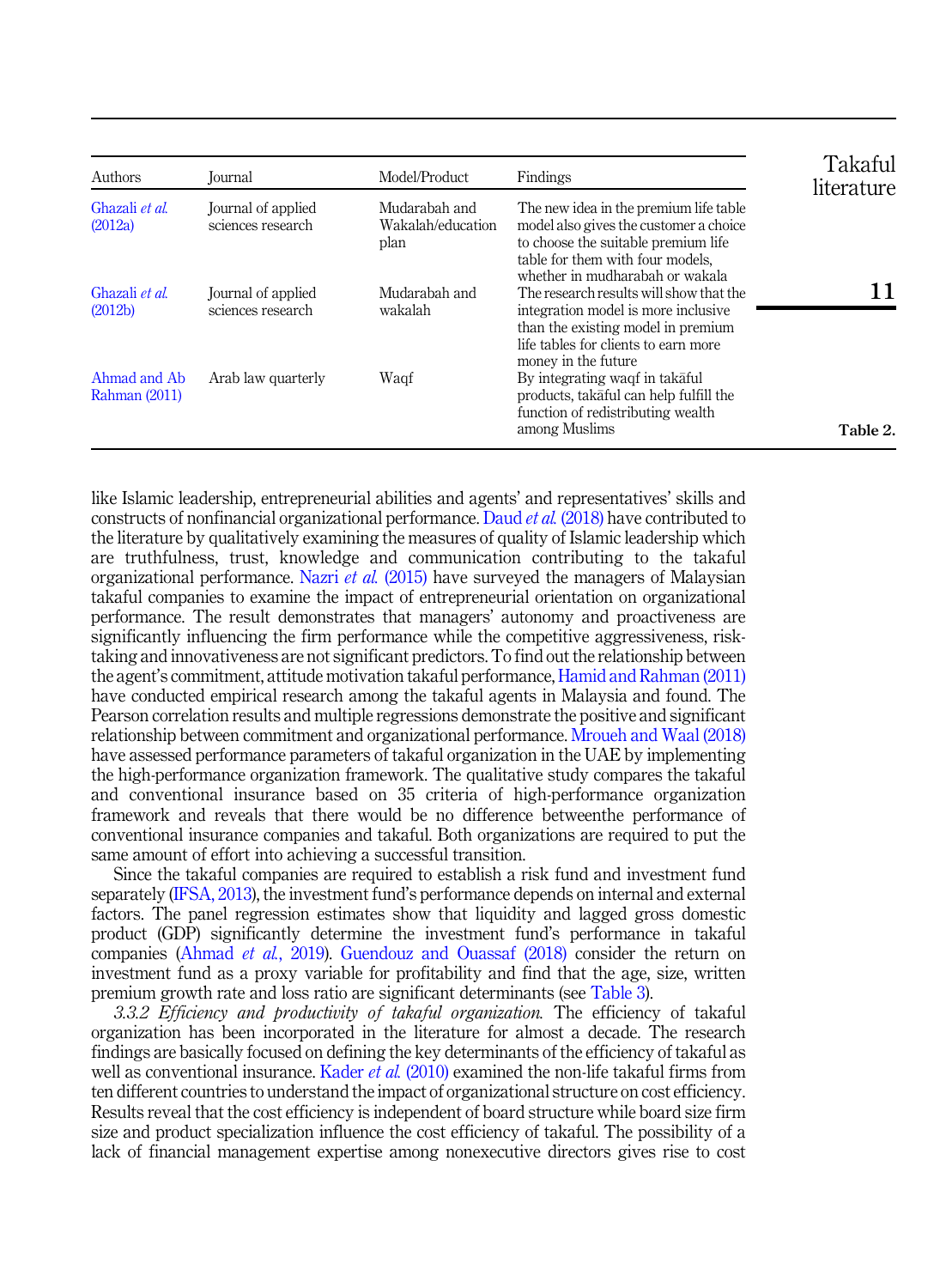<span id="page-10-0"></span>

| AJEB                          | Authors                                | Journal                                                                  | Method                                                                  | Findings                                                                                                                                                                                                                                                                    |
|-------------------------------|----------------------------------------|--------------------------------------------------------------------------|-------------------------------------------------------------------------|-----------------------------------------------------------------------------------------------------------------------------------------------------------------------------------------------------------------------------------------------------------------------------|
| 6,1<br>12                     | Alshammari<br><i>et al.</i> (2019a, b) | Research in<br>international business<br>and finance                     | Stochastic frontier cost<br>function                                    | The relationship between<br>competition and efficiency is<br>positive and supports the quiet life<br>(QL) hypothesis where managers<br>in a less competitive market may<br>utilize the market power of their                                                                |
|                               | Alshammari<br><i>et al.</i> (2019b)    | Economic systems                                                         | Stochastic frontier cost<br>function                                    | firms and reduce their efforts<br>The relationship between oil prices<br>and efficiency is negative and<br>insignificant in the insurance<br>industry. However, the differences<br>in the financial market have a<br>positive impact on the takaful<br>business             |
|                               | Lee <i>et al.</i> (2019)               | <b>IMEFM</b>                                                             | Two-stage data<br>envelopment analysis<br>(DEA) and panel<br>regression | Family takaful companies are<br>more cost-efficient than general<br>takaful companies. Allocative<br>efficiency causes the reduction of<br>allocative efficiency of general<br>takaful companies. Corporate<br>governance also influences the<br>cost efficiency of takaful |
|                               | Ahmad et al.<br>(2019)                 | Malaysian journal of<br>consumer and family<br>economics                 | Panel regression                                                        | companies<br>Liquidity and lagged GDP (Gross<br>Domestic Product) is found to be<br>significantly predicting the<br>investment performance of Islamic<br>insurance companies                                                                                                |
|                               | Benyoussef and<br><b>Hemrit</b> (2019) | Cogent economics and<br>finance                                          | <b>DEA</b>                                                              | Study finds that the takaful<br>companies are more efficient than<br>the cooperative insurance<br>companies                                                                                                                                                                 |
|                               | Almulhim (2019)                        | Cogent business and<br>management                                        | Two-stage DEA                                                           | The average efficiency score for<br>takaful and conventional<br>insurance companies has<br>decreased                                                                                                                                                                        |
|                               | Benlagha and<br><b>Hemrit</b> (2018)   | Asia-Pacific financial<br>markets                                        | DCC-GARCH                                                               | Volatility responds<br>asymmetrically to shocks with the<br>persistence of variance in the stock<br>return data, supporting the<br>presence of irrational behavior and<br>the effectiveness of a cross-market<br>diversification strategy                                   |
|                               | Guendouz and<br>Ouassaf (2018)         | Academy of accounting<br>and financial studies<br>journal                | Panel regression                                                        | Age, size, written premium growth<br>rate and loss ratio have significant<br>effects on the profitability of<br>takaful companies                                                                                                                                           |
| Table 3.<br>Review of takaful | Karbhari et al.<br>(2018)              | Journal of international<br>financial markets.<br>institutions and money | DEA                                                                     | Non-executive directors, audit<br>committees and product<br>diversification do not improve<br>technical efficiency. Instead, audit<br>committees and regulatory<br>jurisdiction tend to reduce scale<br>efficiency                                                          |

performance

(continued)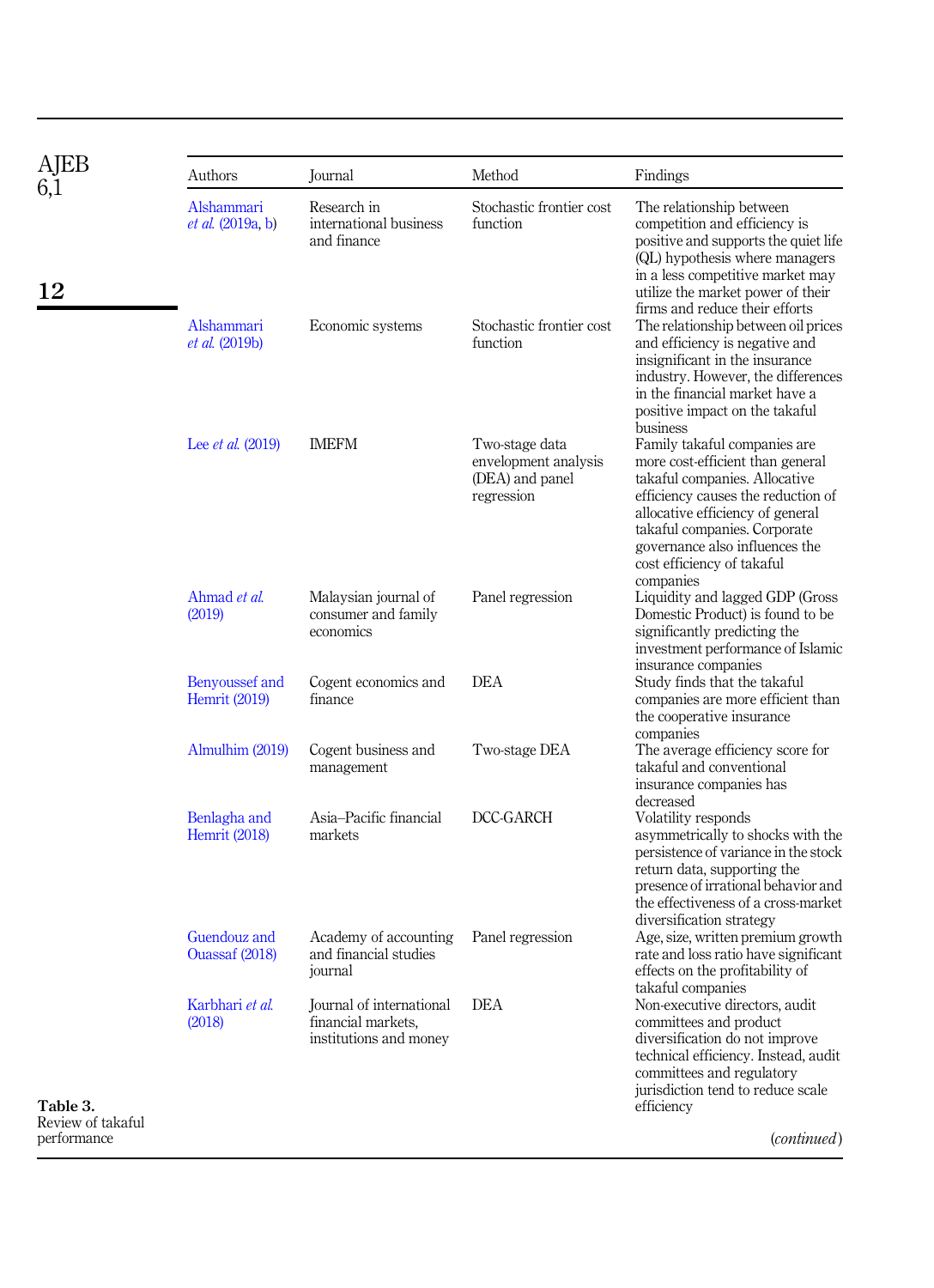| Authors                            | Journal                                                        | Method                        | Findings                                                                                                                                                                                                                                                                                                                                        | Takaful<br>literature |
|------------------------------------|----------------------------------------------------------------|-------------------------------|-------------------------------------------------------------------------------------------------------------------------------------------------------------------------------------------------------------------------------------------------------------------------------------------------------------------------------------------------|-----------------------|
| Taib et al. (2018a)                | Academy of accounting<br>and financial studies<br>journal      | DEA                           | The overall insurance industry in<br>Pakistan was enjoying an increase<br>in the total factor productivity<br>during the period. Change in factor<br>productivity for the takaful<br>companies was better than                                                                                                                                  | 13                    |
| Daud et al. (2018)                 | International journal of<br>business performance<br>management | Correlation and<br>regression | insurance firms<br>The takaful operator is proactively<br>achieving their vision by the center<br>of attention on the Islamic leaders'<br>qualities                                                                                                                                                                                             |                       |
| Ahmad and<br>Lukman $(2017)$       | ISRA IJIF                                                      | Descriptive analysis          | Emphasis on takaful value<br>propositions apart from its<br>Shart'ah compliance status is<br>needed to attract corporates as<br>respondents were found to be<br>indifferent on Shari'ah compliance<br>status of their protection                                                                                                                |                       |
| Abduh and<br>ZeinIsma (2017)       | <b>JIABR</b>                                                   | Time series regression        | The determinants that are<br>positively related to equity-to-<br>asset ratio (EAR) of family takaful<br>include contribution growth,<br>investment income, takaful<br>leverage, liquidity and Islamic<br>equity index                                                                                                                           |                       |
| Boulanouar and<br>Alqahtani (2016) | <b>IMEFM</b>                                                   | OLS regression                | Under-pricing not only exists but<br>also is among the highest in the<br>world $(45\%)$ , which contradicts the<br>literature on initial public offerings<br>(IPOs)' pricing in highly regulated<br>sectors. Regarding the Sharia<br>compliance effect, they find that it<br>does not significantly reduce                                      |                       |
| Al-Amri (2015)                     | Humanomics                                                     | <b>DEA</b>                    | insurance offerings' under-pricing<br>The takaful insurance industry in<br>gulf country council GCC is highly<br>technical and pure technical<br>efficient. The United Arab<br>Emirates (UAE) and Qatar score<br>the highest technical efficiency,<br>while Saudi Arabia and the UAE<br>are the most cost-efficient among<br>the GCC countries  |                       |
| Yakob et al.<br>(2015)             | Investment<br>management and<br>financial innovations          | SBM-DEA and Tobit<br>model    | The investment management<br>efficiency of insurers and takaful<br>operators was moderate. The<br>heterogeneity of investment<br>management efficiency declined<br>during the study period, and this is<br>particularly encouraging because<br>it shows that the insurers and<br>takaful operators are converging<br>towards the best practices |                       |
|                                    |                                                                |                               | ( <i>continued</i> )                                                                                                                                                                                                                                                                                                                            | Table 3.              |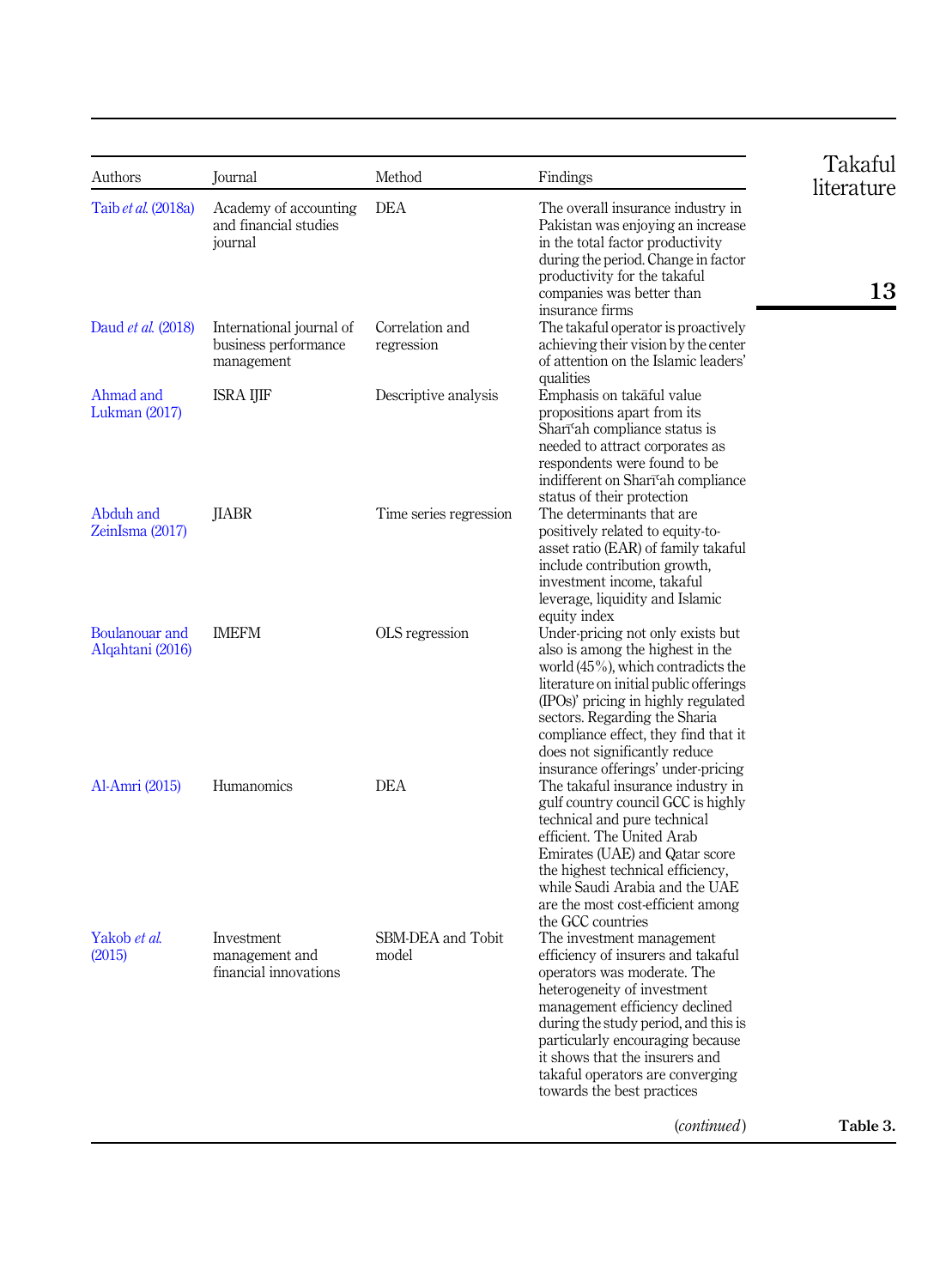| AJEB     | Authors                    | Journal                                                        | Method              | Findings                                                                                                                                                                                                                                                                                                                                    |
|----------|----------------------------|----------------------------------------------------------------|---------------------|---------------------------------------------------------------------------------------------------------------------------------------------------------------------------------------------------------------------------------------------------------------------------------------------------------------------------------------------|
|          | Kader et al.<br>(2014)     | International review of<br>financial analysis                  | <b>DEA</b>          | Average levels of cost efficiency in<br>takaful insurance markets mirror<br>the efficiency in developed non-life<br>insurance markets. The relative                                                                                                                                                                                         |
| 14       |                            |                                                                |                     | influence of board composition.<br>such as the proportion of non-<br>executive directors on the board,<br>on takaful insurers' cost efficiency<br>depends on its interaction with<br>other firm-specific characteristics,<br>such as board size                                                                                             |
|          | Yakob et al.<br>(2014)     | Sains Malaysiana                                               | Two-stage DEA       | The mutual company and the<br>takaful system demonstrate better<br>risk management performance<br>than their stock and conventional<br>system counterparts. Firm size is<br>positively related to the risk<br>management efficiency of takaful                                                                                              |
|          | Hamid and<br>Rahman (2011) | Australian journal of<br>basic and applied<br>sciences         | Multiple regression | There is a relationship between<br>commitment, motivation and<br>attitudes with performance                                                                                                                                                                                                                                                 |
|          | Kader et al.<br>(2010)     | Geneva papers on risk<br>and insurance: Issues<br>and practice | <b>DEA</b>          | Non-executive directors and<br>separating the Chief executive<br>officer and Chairman functions do<br>not improve cost efficiency.<br>However, the board size, firm size<br>and product specialization have<br>positive effects on the cost<br>efficiency of takaful insurers                                                               |
| Table 3. |                            |                                                                |                     | $Note(s): \text{DEA} = \text{Data Envelopment Analysis}; \text{DCC-GARCH} = \text{Dynamic Conditional Correlation Generalized}$<br>Autoregressive Conditional Heteroscedasticity; SBM-DEA = Slack Based Measure of Data Envelopment<br>Analysis; $GDP = Gross$ Domestic Product; $GCC = Gulf$ Country Council; $UAE = United$ Arab Emirates |

inefficiencies in takaful firms. Furthermore, the cost efficiencies are realized from more specialized product lines that indicate that the takaful firms are operating at economies of scope. On the contrary, [Roziana and Isa \(2018\)](#page-21-11) have incorporated the finding for family takaful in Malaysia, where the cost efficiencies are affected by the form of organization. [Kader](#page-20-11) et al. (2014) has examined the relationship between cost efficiency and board composition and revealed mixed findings. The cost efficiency depends upon the interaction between the board composition and other firm-specific characteristics. The impact of executive directors on cost efficiency is positive and significant when the numbers of directors on board is above average. When this number is below the mean, the effect is negative and statistically significant. Furthermore, the regulatory environment is also found to be positively influencing the cost-efficiency. Competition with concentration and market share affects the takaful company [\(Alshammari](#page-17-10) *et al.*, 2019a). The result supports the QL hypothesis, where the firms in less competitive segments can utilize their market power ([Berger and Hannan, 1998\)](#page-18-14). [Yakob](#page-22-10) *et al.* (2014) have identified the risk and investment management efficiency of takaful and conventional insurance companies using two-stage data envelopment analysis. These exogenous variables consist of the operating system, organizational form, consumer size and preferences. It found that mutual and takaful companies are more efficient than their conventional counterparts. Taib et al. [\(2018b\)](#page-22-11) have classified takaful efficiency into pure, technical and scale efficiency. They found that the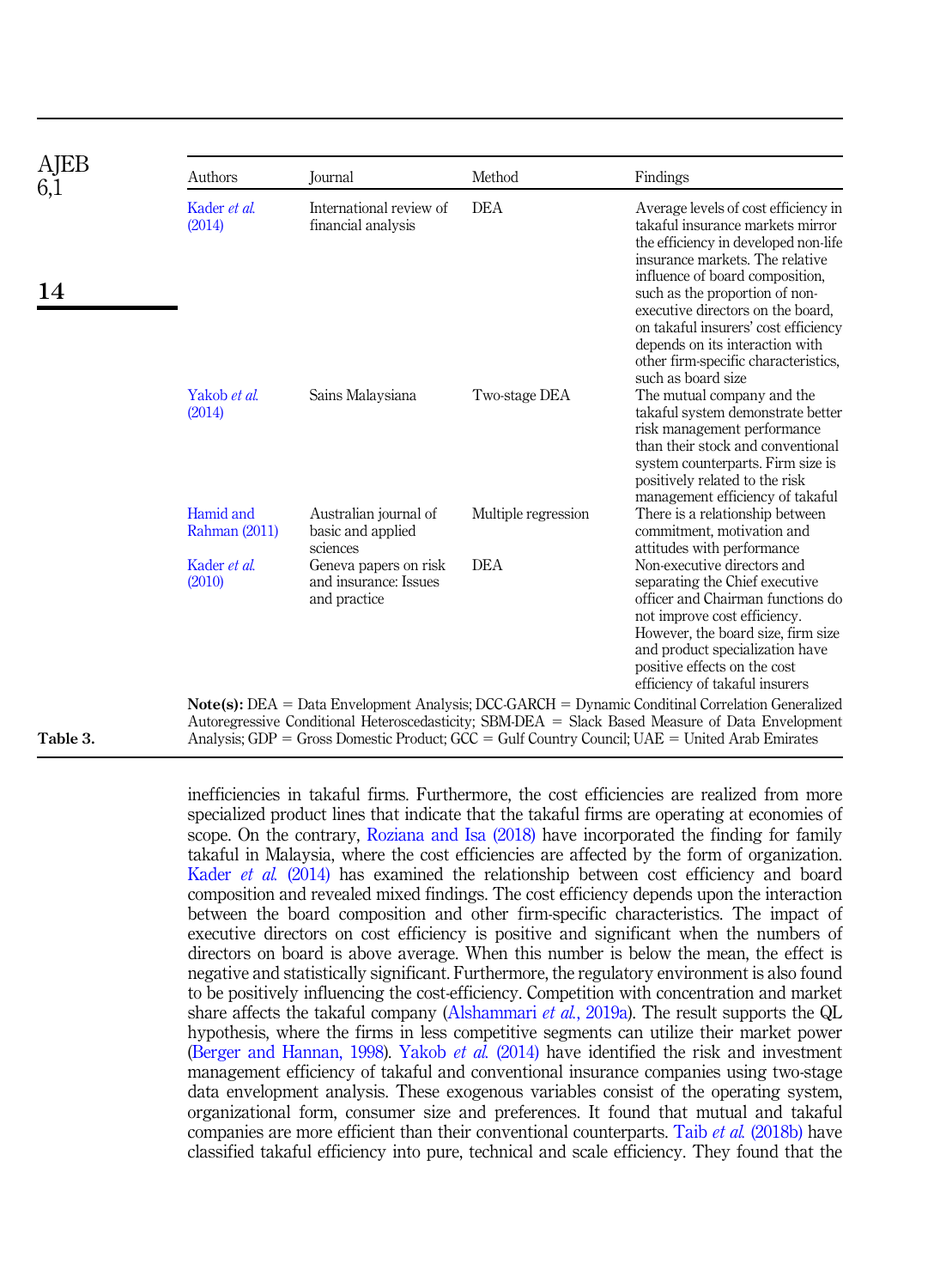managerial efficiency lies behind the technical efficiency, which makes the takaful less efficient than the conventional insurance. Moreover, and scale inefficiencies have been found to be the cause of being inefficient takaful. Takaful companies in GCC countries are technical efficient than that of cost and allocative efficiency. It suggests that takaful companies in GCC countries are moderately efficient [\(Al-Amri, 2015\)](#page-17-14). Likewise, [Kharbhari](#page-20-10) et al. (2018) have examined the impact of corporate governance on technical and scale efficiency. The results show that the takaful is less efficient due to managerial lethargy and operational inefficiencies. Technical efficiency is not improved by nonexecutive directors, audit committees and product diversification. While the board size, organizational age, regulatory jurisdiction and firm size improve the technical efficiency and nonexecutive directors, Shariah board and product diversification boost the scale efficiency. [Alshammari](#page-17-11) et al. [\(2019b\)](#page-17-11) have focused on the impact of competition on cost efficiency takaful. The relationship is found to be positive, and the takaful market power can utilize less competitive segments.

# 3.4 Corporate social responsibility and takaful

Limited literature is available on examining the effects of corporate social responsibility on takaful. The articles have emphasized mainly the practices of CSR in takaful firms. [Darus](#page-18-15) et al. [\(2016\)](#page-18-15) have examined the 11 takaful organization practices toward corporate social responsibility (CSR) in Malaysia from 2011 to 2012 and found that the disclosure was based on the community dimension followed by the workplace, environment and marketplace dimensions. In case prioritizing the CSR activities into vital and recommended activities, the result shows that the takaful firms are low for both the categories. Though the disclosure of CSR activities has been improved but prioritization needs to be focused on. [Ahmad](#page-17-15) et al. [\(2016\)](#page-17-15) have established the relationship between CSR activities and brand image in Malaysia's takaful industry. The results reveal that the economic and philanthropic CSR activities positively impact the brand image of takaful firms. While legal and ethical CSR activities are less influential for brand image.

Takaful firms operating in Muslim countries are facing a low penetration rate. The takaful industry is required to be made more competitive by focusing more on marketing, societal and entrepreneurial approaches. An integrated CSR and market orientation approach have been outlined to achieve higher takaful firm performance (Nazri *et al.*[, 2018\)](#page-21-12). The empirical findings reveal that the co-adoption of market orientation and CSR will improve takaful firms' business performance. The study signifies the influence of overall CSR in takaful firm performance.

#### 3.5 Human resource in takaful

The growing body of literature in takaful has evidenced the implementation of behavioral theories on takaful human resources' broader scope. The role of agents in takaful and related issues and concerns, employees' competency and job satisfaction has been studied. These articles follow the quantitative and conceptual underpinnings. [Salleh](#page-21-13) *et al.* (2012) have stipulated the *Quranic* foundations for agent roles in takaful. It lays down the mystical grounds like an intention to sincere help, honesty, shared responsibility, and safeguarding the social welfare arising from the agent's role. However, the comparison of their role to conventional insurance is vaguely stipulated. Aziz et al. [\(2016\)](#page-17-16) have followed suit and focused on the issues and problems related to takaful agents' ethical behavior. Drawing the observations from the focus groups formed by managers, executives and takaful agents, they reported the unethical behavior of takaful agents to meet their sales targets. Moreover, [Rahman](#page-21-14) et al. (2017) have surveyed the takaful and conventional insurance sales agents in Pakistan to understand their job satisfaction using Herzberg two-factor theory. The results have been analyzed with the Shariah perception as a moderating variable. It shows that both the hygiene and motivating factors influence job satisfaction among sales agents of takaful

Takaful literature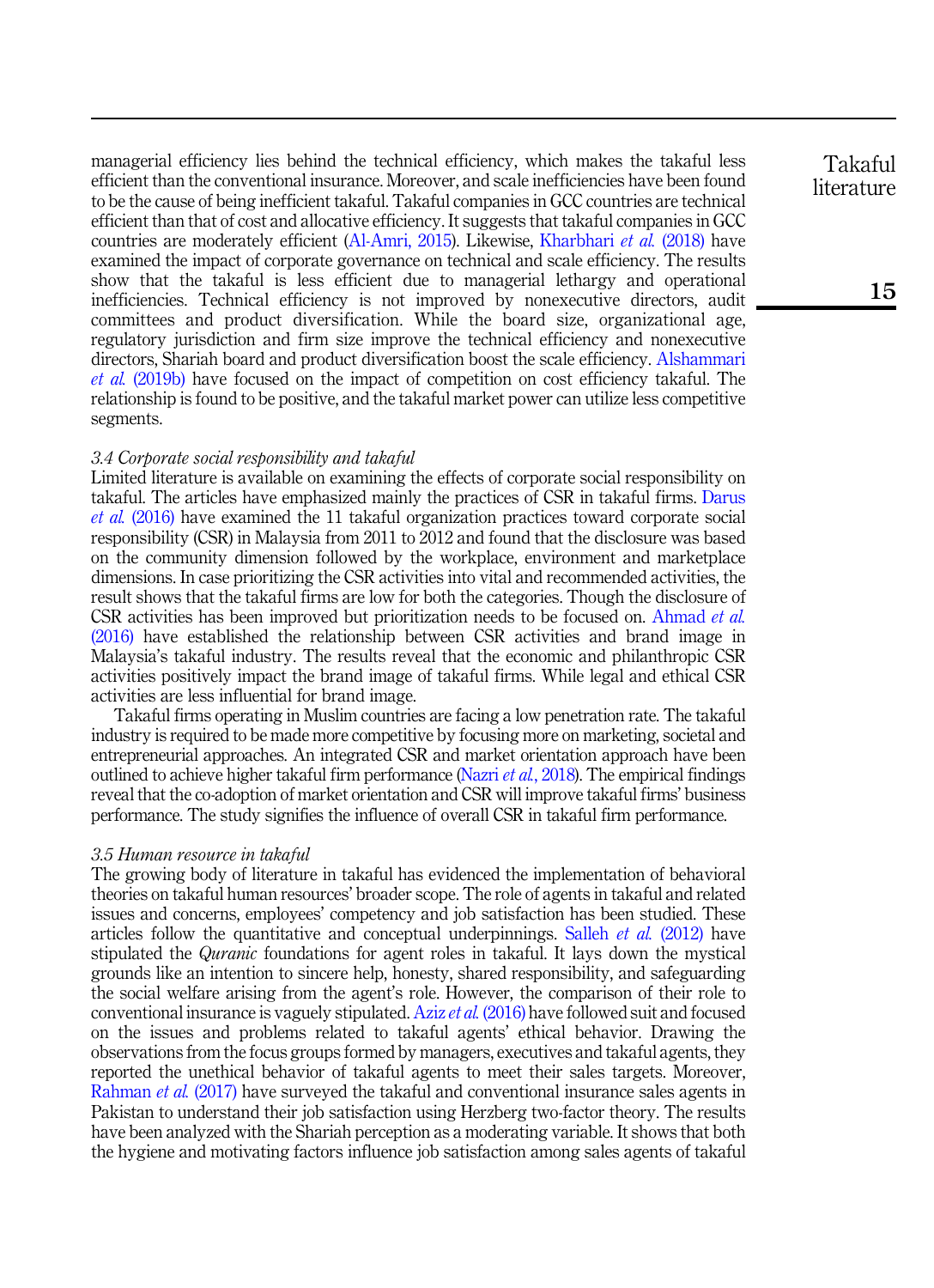**AIEB** 6,1

16

and full-time sales agents of conventional insurance in Pakistan without a moderating effect. While the Shariah perception's moderating effect enhances job satisfaction by only hygiene factors and conventional insurance agents are out of the concern due to Shariah perception. One article, [Mansor and Luqman \(2012\)](#page-20-12), has focused on organizational learning and its impact on employee job competency. A survey has been conducted among the employees of one of the takaful organizations in Malaysia. The results broadly indicate that organizational learning strongly indicates employee job competency (see Table 4).

Incentives as one of the main areas of human resources are also evident to enhance employees' performance in an organization. Incentives are prominent for motivating, directing and retention of skilled sales force ([Slator and Olson, 2000](#page-21-15)). In takaful, to attain the operator's optimal performance, the nature of incentives is very much concerned. Two types of incentives are paid out to the takaful operator. One is a fixed incentive, which is the essence of the wakalah model, while the other is an outcome-based incentive (profit-sharing) in the mudarabah model. Empirical findings of [Khan \(2015a\)](#page-20-13) reveal that the outcome-based incentive has a significantly negative impact on the takaful operator's performance. Additionally, the wakalah profit-sharing hybrid can outperform the other model. [Khan](#page-20-14) [\(2015b\)](#page-20-14) persist the incentive and operator performance theory and emphasizes that the incentives paid to the operators must include the surplus sharing, and moreover, *mudarabah* 

|                                                     | Authors                       | Journal                                                | Method           | Findings                                                                                                                                                                                                                 |
|-----------------------------------------------------|-------------------------------|--------------------------------------------------------|------------------|--------------------------------------------------------------------------------------------------------------------------------------------------------------------------------------------------------------------------|
|                                                     | <b>Rusby (2018)</b>           | Espacios                                               | Survey-<br>based | The partial test results showed a significant<br>influence of incentives on the agents' work                                                                                                                             |
|                                                     | Djafri and<br>Noordin (2017)  | Humanomics                                             | Survey-<br>based | performance<br>The relationship between each component of<br>workplace spirituality and organizational<br>commitment was substantial, positive and<br>significant                                                        |
|                                                     | Rahman et al.<br>(2017)       | Cogent business and<br>management                      | Survey-<br>based | Sales agents are satisfied with hygiene<br>factors, where the motivators are not<br>significantly affected by Shariah perception                                                                                         |
|                                                     | Aziz et al.<br>(2016)         | International review of<br>management and<br>marketing | Conceptual       | Unethical behavior is evident among the<br>Takaful agents in meeting the sales target                                                                                                                                    |
|                                                     | Khan (2015a)                  | Applied economics letters                              | Quantitative     | Upfront agency fee has an inverted U-shaped<br>relationship with the insurance profit and a<br>U-shaped relationship with the loss ratio,<br>earned premium and combined operating<br>ratio (COR) as expected            |
|                                                     | Khan (2015b)                  | Journal of economic<br>behaviour and<br>organization   | Quantitative     | Incentives must include surplus-sharing and<br>that offering <i>Mudarabah</i> in the presence of<br>surplus-sharing is optimal                                                                                           |
|                                                     | Mansor and<br>Luqman $(2012)$ | World applied sciences<br>journal                      | Survey-<br>based | The findings reveal that the concept of<br>internal exchange skills is a strong indicator<br>that could increase competency learning                                                                                     |
|                                                     | Salleh et al.<br>(2012)       | Global journal Al-<br>Thaqafah                         | Theoretical      | All of the islamic values as stated in the Al-<br>Quran and practice through the Sunnah of<br>prophets (peace be upon them) will be<br>implemented by the takaful agents in order to<br>realize the objective of takaful |
| Table 4.<br>Review of takaful and<br>human resource | Alajmi et al.<br>(2011)       | <b>IIMA</b>                                            | Survey-<br>based | Results demonstrate that more differences<br>than similarities exist between Kuwait and<br>Egypt in terms of power distance and<br>uncertainty avoidance                                                                 |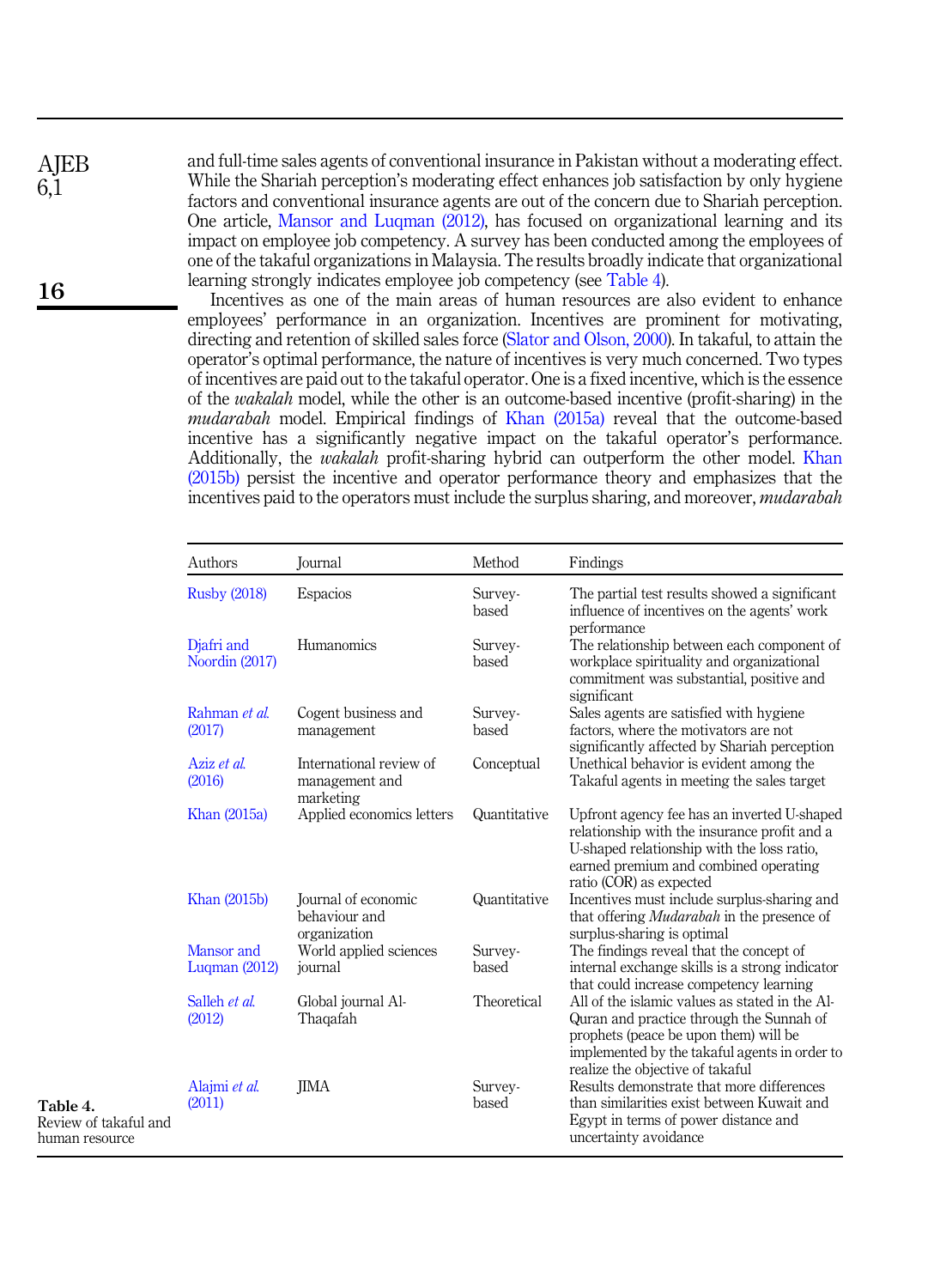model with surplus sharing can be optimal only if the risk-adjusted return on investing technical reserves outweighs the similar return from underwriting risks. Findings also support the wakalah model's outcomes as it induces the operator to increase the pool's size to reduce the average risk to policyholders' benefits.

#### 3.6 Governance in takaful firms

Governance refers to the administrative process to maximize the public interest ([Keping,](#page-20-15) [2018\)](#page-20-15). Governance in takaful firms revolves around two essential principles, namely, the rule of law and accountability. In takaful, the rule of law refers to the conformity with the Shariah law and guidelines provided by the respective central bank. Accountability in takaful is the stewardship of operators. Building trust among takaful consumers conformity with Shariah guidelines is ascertained, and regular disclosure of Shariah compliance ensures smooth governance [\(Kasim, 2012\)](#page-20-16). [Muahmat and McIver \(2019\)](#page-21-17) identify the improvement areas, including disclosure of information for takaful operators' quality governance. Evidence from Malaysia shows that the takaful sector's effective supervision and regulation require strengthening the institutional infrastructure, stimulating competition and raising performance standards by progressing liberalization ([Berkem, 2014](#page-18-17)) (see Table 5).

| Authors                             | Journal                                 | Method           | Findings                                                                                                                                                                                                                                       |
|-------------------------------------|-----------------------------------------|------------------|------------------------------------------------------------------------------------------------------------------------------------------------------------------------------------------------------------------------------------------------|
| Amuda and<br>Hassan (2019)          | <b>JLERI</b>                            | Survey-<br>based | Legal diversification of takaful is evidenced to<br>address the needs of less privileged groups in Saudi<br>Arabia                                                                                                                             |
| Muhamat and<br><b>McIver</b> (2019) | <b>JIABR</b>                            | Qualitative      | The governance quality of takaful operators is<br>perceived to be at par, and in most cases, operators<br>are better in terms of compliance                                                                                                    |
| Ahmad and<br>Lukman (2017)          | <b>ISRA IJIF</b>                        | Qualitative      | The compensation of the late payment of takaful<br>benefit has a positive impact on the takaful industry                                                                                                                                       |
| Lukman and<br>Elatrash (2017)       | <b>ISRA IJIF</b>                        | Conceptual       | This study finds that a strict interpretation of<br>Shari'ah does not allow for the imposition of GST;<br>however, there is still room for the government to<br>justify it using a broader interpretation of maslahah<br>(public interest)     |
| Yusof et al. (2017)                 | Institutions and<br>economies           | Conceptual       | Malaysia's risk-based capital framework only<br>fulfills the appropriate incentive for capital<br>expansion, measurement of economic values of<br>assets and liabilities, sound financial reporting and<br>assessment of management            |
| Itam et al. (2016)                  | Intellectual<br>discourse               | Conceptual       | The requirements with regard to Shariah<br>governance for the Islamic co-operative are flexible<br>and not as strict as required for the Islamic financial<br>institutions                                                                     |
| <b>Berkem (2014)</b>                | <b>IJSE</b>                             | Case study       | For effective supervision, the proposed approach<br>includes four key elements which are determining<br>the objectives and supervision, setting the<br>supervisory plan, strategic axes of the approach and<br>follow the stage of supervision |
| Kasim (2012)                        | <b>IIABR</b>                            | Conceptual       | The high level of conformance promotes<br>comparability, but it does not necessarily fully<br>address disclosure issues, such as providing<br>adequate and relevant information                                                                |
| Dreassi (2009)                      | Savings and<br>development              | Conceptual       | Its three-pillared approach encompasses financial,<br>governance and risk management requirements, as<br>well as transparency and enhanced disclosure                                                                                          |
|                                     | $Note(s): GST = Goods$ and Services Tax |                  |                                                                                                                                                                                                                                                |

Takaful literature

17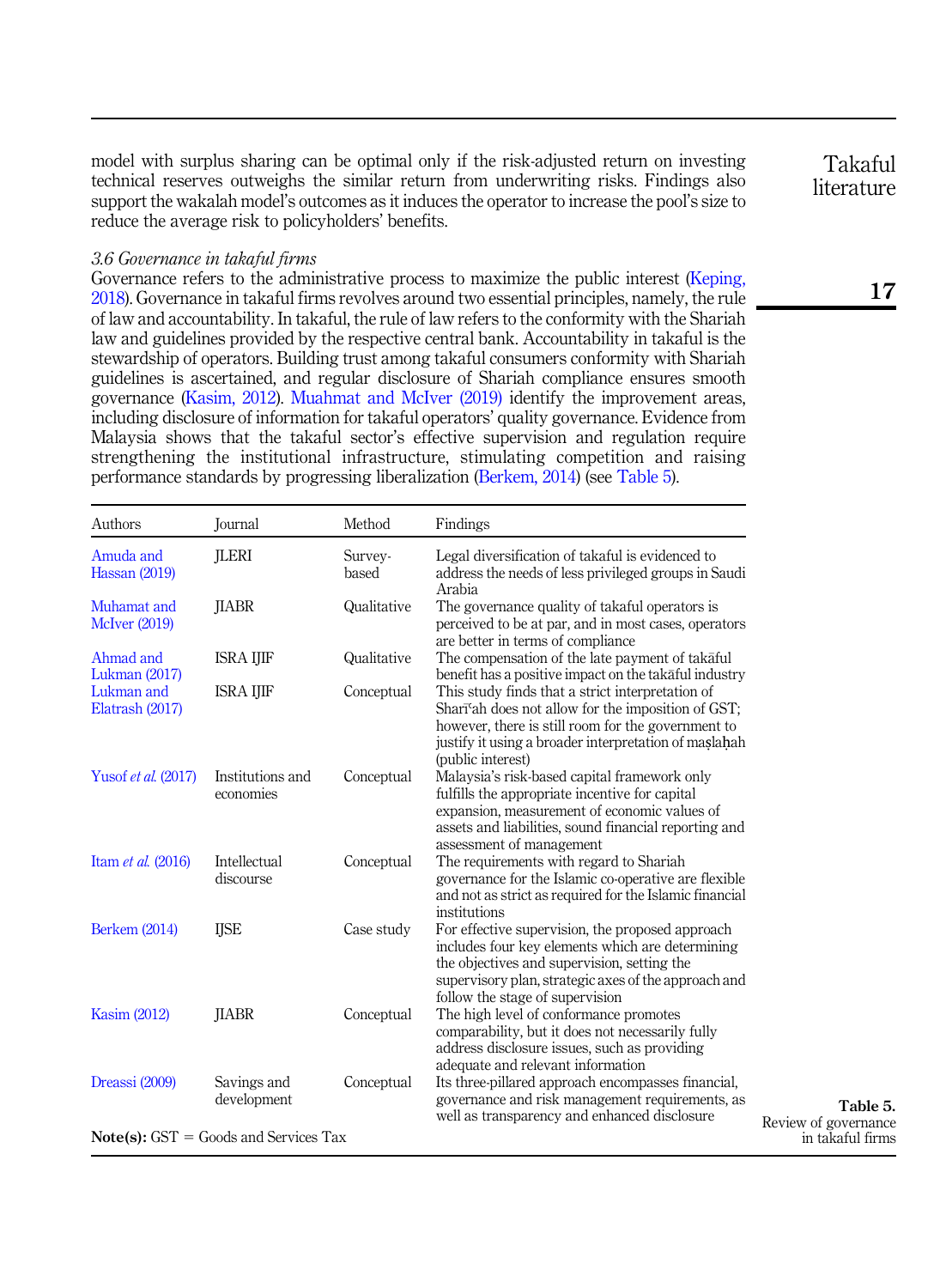#### 4. Conclusion and discussions **AIEB**

The objective of the study is to summarize the articles published in the area of takaful between 2000 and 2019. For the purpose, a systematic literature review has been conducted with 96 appropriate articles identified and grouped in exclusive themes. The researchers identify some key gaps and propose future research directions. Takaful research has widely covered marketing, finance, human resource, governance, and stresses on its legal issues. Both qualitative and quantitative methodologies have been employed. The research gaps have been classified based on the respective areas. In current body of literature shows that, though the behavioral theories have extensively been used in takaful literature. However, as the takaful being a financial contract, the cross-country examination of the potential influence of perceived barriers and trust is still unexplored. More psychological and behavior theories can still find their way to understand consumer behavior towards takaful services.

The current body of literature shows that both financial and nonfinancial performance of takaful have been examined. A plethora of articles measuring the cost and technical efficiency of takaful firms have been found. Few evidence has been recorded for the financial performance of takaful. The indicators of the financial performance such as liquidity and economic growth of the takaful companies are different from those of conventional insurance, the potential prospects should consider the specific factors influencing takaful. Hence, such factors can be examined. A few studies discuss the nonfinancial performance of the takaful organizations through employee commitment. Takaful research should stress more on internal performance indicators, such as workplace spirituality, citizenship behaviour and employee turnover. Since the commercialized takaful undertaking keeps a separate fund for investment purposes, legal aspects and profitability must be focused. Additionally, for enhancing the customers' awareness and willing towards takaful services, research should be focused towards potential marketing campaigns and strategies to encourage larger participation. Price competitiveness of takaful policies, growth prospects and its contribution to the economic value can be a potential direction for future research.

In the past few years, a significant number of empirical research studies have been conducted in takaful; however, theoretical and fundamental aspects of takaful has been briefly discussed. To perpetuate the distinctiveness of takaful from conventional insurance, aspects such as *tabarru, qard al hasan* and *aquilah* should be elaborated and discussed with clarity at the same time maintaining the similarity with conventional counterpart by focusing more on indemnification clause and insurable interest as suggested by [Billah \(1999\)](#page-18-0). Additionally, a literature survey shows that several types of research have been conducted to ascertain the solvency of investment funds. Still, fewer investigations have focused on the solvency of risk fund. To maintain the essence of takaful, studies should focus more on discussing the application of such concepts.

### References

- <span id="page-16-0"></span>Abduh, M. and ZeinIsma, S.N. (2017), "Economic and market predictors of solvency of family takaful in Malaysia", Journal of Islamic Accounting and Business Research, Vol. 8 No. 3, pp. 334-344.
- <span id="page-16-2"></span>Abdul Rahman, Z. and Mohd Daud, N. (2010), "Adverse selection and its consequences on medical and health insurance and takaful in Malaysia", Humanomics, Vol. 26 No. 4, pp. 264-283.
- <span id="page-16-1"></span>Abdur Rehman, M., Osman, I., Aziz, K., Koh, H. and Awais, M. (2019), "Get connected with your Takaful representatives: revisiting customer loyalty through relationship marketing and service quality", Journal of Islamic Marketing, Vol. 11 No. 5, pp. 1175-1200.
- <span id="page-16-3"></span>Ahmad, W.M.W. and Ab Rahman, A. (2011), "The concept of waqf and its application in an Islamic insurance product: the Malaysian experience", Arab Law Quarterly, Vol. 25 No. 2, pp. 203-219.

6,1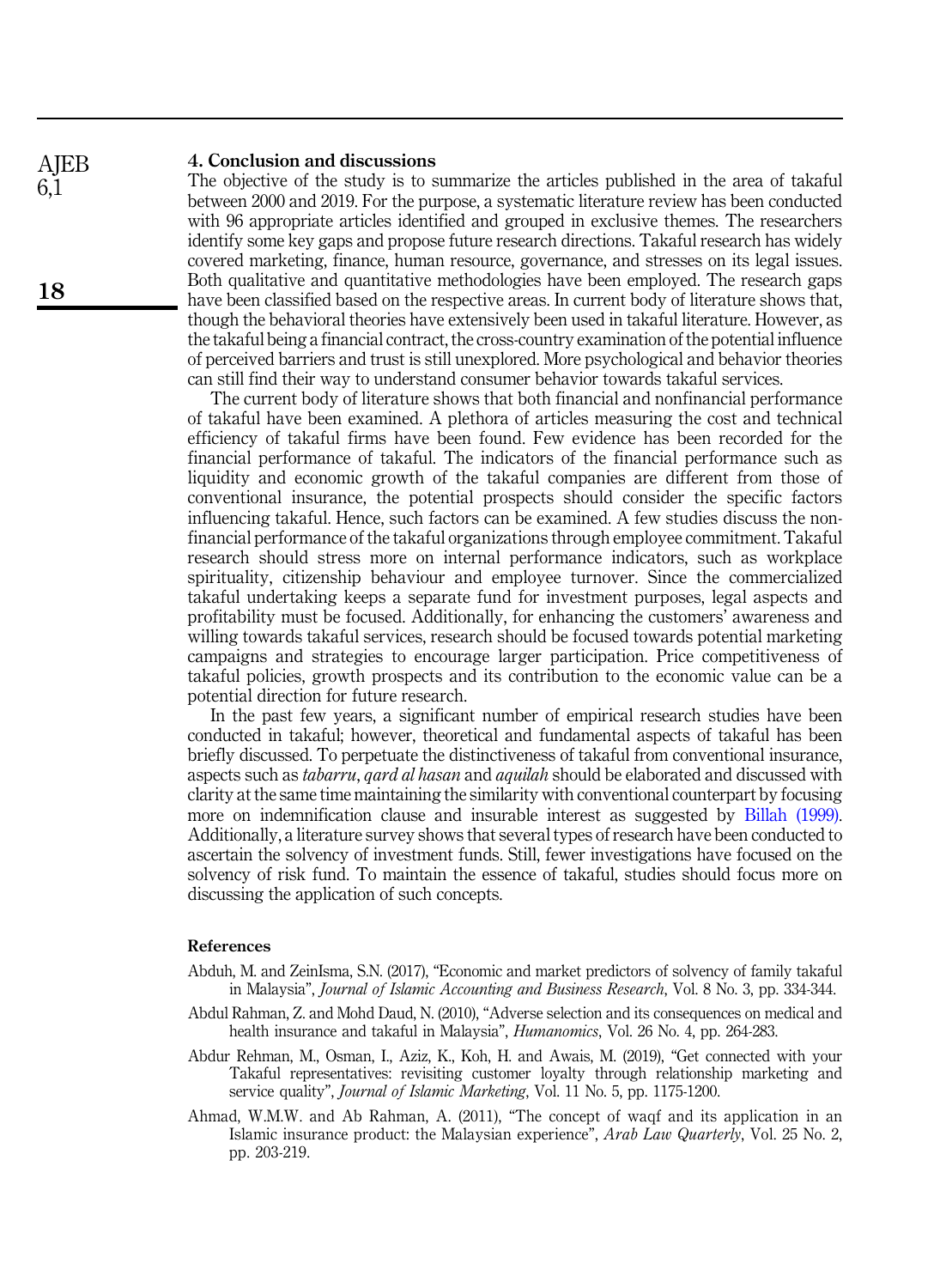- <span id="page-17-13"></span>Ahmad, M.A.J. and Lukman, B. (2017), "The effect of IFSA 2013 on late payment of takaful benefits", ISRA International Journal of Islamic Finance, Vol. 9 No. 2, pp. 210-215.
- <span id="page-17-15"></span>Ahmad, M.F., Samsi, S.Z.M., Rasit, R.M., Yunus, N. and Rahim, N.R.A. (2016), "Corporate social responsibility for Takaful industry's branding image", JurnalPengurusan (UKM Journal of Management), Vol. 46, pp. 115-124.
- <span id="page-17-9"></span>Ahmad, N., Suriea, W.E.W. and Ariffin, U.N.M. (2019), "Determinants of investment performance: evidence from the islamic and conventional insurance companies in Malaysia", Malaysian Journal of Consumer and Family Economics, Vol. 22 No. S1, pp. 24-42.
- <span id="page-17-6"></span>Ajzen, I. (1985), "From intentions to actions: a theory of planned behavior", Action Control, Springer, Berlin, Heidelberg, pp. 11-39.
- <span id="page-17-2"></span>Akhter, W. and Hussain, T. (2012), "Takaful standards and customer perceptions affecting takaful practices in Pakistan: a survey", International Journal of Islamic and Middle Eastern Finance and Management, Vol. 5 No. 3, pp. 229-240.
- <span id="page-17-8"></span>Akhter, W. and Khan, S.U. (2017), "Determinants of Takaful and conventional insurance demand: a regional analysis", Cogent Economics and Finance, Vol. 5 No. 1, p. 1291150.
- <span id="page-17-1"></span>Al Mahi, A.S.M.M., Sim, C.S. and Hassan, A.F. (2017), "Religiosity and demand for takaful (islamic insurance): a preliminary investigation", International Journal of Applied Business and Economic Research, Vol. 15 No. 24, pp. 485-499.
- <span id="page-17-14"></span>Al-Amri, K. (2015), "Takaful insurance efficiency in the GCC countries", Humanomics, Vol. 31 No. 3, pp. 344-353.
- <span id="page-17-0"></span>Al-Amri, K. and Hossain, M.Z. (2017), "A survey of the islamic insurance literature-Takaful", International Journal of Economic Research, Vol. 14 No. 9, pp. 173-185.
- <span id="page-17-17"></span>Alajmi, S., Dennis, C. and Altayab, Y. (2011), "The effect of national culture on service provision within Takaful industry: a comparative study in Kuwait and Egypt", Journal of Islamic Marketing, Vol. 2 No. 3, pp. 225-245.
- <span id="page-17-4"></span>Ali, M., Raza, S.A., Puah, C.H. and Amin, H. (2019), "Consumer acceptance toward takaful in Pakistan: an application of diffusion of innovation theory", International Journal of Emerging Markets, Vol. 14 No. 4, pp. 620-638.
- <span id="page-17-12"></span>Almulhim, T. (2019), "Analysis of Takaful vs. Conventional insurance firms' efficiency: two-stage DEA of Saudi Arabia's insurance market", Cogent Business and Management, Vol. 6 No. 1, p. 1633807.
- <span id="page-17-10"></span>Alshammari, A.A., Alhabshi, S.M.B.S.J. and Saiti, B. (2019a), "The impact of competition on cost efficiency of insurance and takaful sectors: evidence from GCC markets based on the stochastic Frontier analysis", Research in International Business and Finance, Vol. 47, pp. 410-427.
- <span id="page-17-11"></span>Alshammari, A.A., Alhabshi, S.M. and Saiti, B. (2019b), "The impact of oil prices and the financial market on cost efficiency in the insurance and Takaful sectors: evidence from a stochastic Frontier analysis", Economic Systems, Vol. 43 Nos 3-4, p. 100716.
- <span id="page-17-7"></span>Amin, H. (2012), "An analysis on Islamic insurance participation", *JurnalPengurusan (UKM Journal of* Management), Vol. 34, pp. 11-20.
- <span id="page-17-18"></span>Amuda, Y.J. and Hassan, S. (2019), "Diversification of motor takaful surplus for socio-economic development of less privileged inhabitants in Saudi Arabia", Journal of Legal, Ethical and Regulatory Issues, Vol. 22 No. 6, pp. 1-12.
- <span id="page-17-5"></span>Ayinde, L.O. and Echchabi, A. (2012), "Perception and adoption of Islamic insurance in Malaysia: an empirical study", *World Applied Sciences Journal*, Vol. 20 No. 3, pp. 407-415.
- <span id="page-17-16"></span>Aziz, N.A.A., Ghani, A.H.A. and Shaari, H. (2016), "Issues and problems in ethical practices amongst takaful agents", International Review of Management and Marketing, Vol. 6 No. 4S, pp. 21-26.
- <span id="page-17-3"></span>Aziz, S., Md Husin, M., Hussin, N. and Afaq, Z. (2019), "Factors that influence individuals' intentions to purchase family takaful mediating role of perceived trust", Asia Pacific Journal of Marketing and Logistics, Vol. 31 No. 1, pp. 81-104.

Takaful literature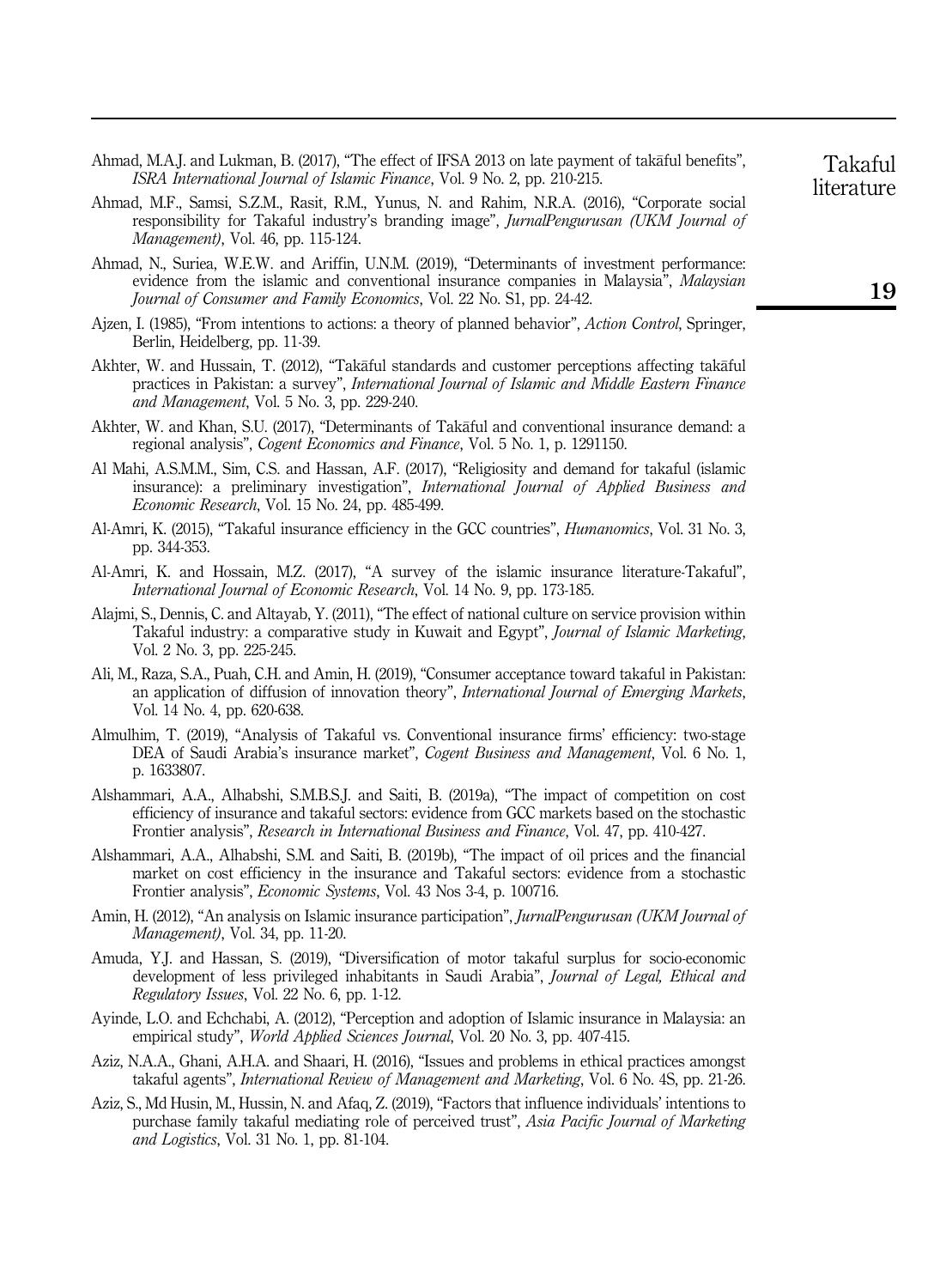<span id="page-18-17"></span><span id="page-18-14"></span><span id="page-18-12"></span><span id="page-18-11"></span><span id="page-18-6"></span>

| AJEB<br>6,1 | Benlagha, N. and Hemrit, W. (2018), "The dynamic and dependence of takaful and conventional stock<br>return behaviours: evidence from the insurance industry in Saudi Arabia", Asia-Pacific<br><i>Financial Markets, Vol. 25 No. 4, pp. 285-323.</i>                               |
|-------------|------------------------------------------------------------------------------------------------------------------------------------------------------------------------------------------------------------------------------------------------------------------------------------|
|             | Benyoussef, S. and Hemrit, W. (2019), "Measuring the relative efficiency of insurance companies in<br>Saudi Arabia: the case study of Takaful vs cooperative industries", Cogent Economics and<br>Finance, Vol. 7 No. 1, p. 1590818.                                               |
| 20          | Berger, A.N. and Hannan, T.H. (1998), "The efficiency cost of market power in the banking industry: a<br>test of the 'Quiet Life' and related hypotheses", The Review of Economics and Statistics, Vol. 80<br>No. 3, pp. 454-465.                                                  |
|             | Berkem, Z. (2014), "Effective supervision of Islamic insurance according to Malaysian experience<br>$(1984-2012)$ ", <i>International Journal of Social Economics</i> , Vol. 41 No. 12, pp. 1220-1242.                                                                             |
|             | Bhatti, T. and Md Husin, M. (2019), "An investigation of the effect of customer beliefs on the intention<br>to participate in family Takaful schemes", <i>Journal of Islamic Marketing</i> , Vol. 11 No. 3,<br>pp. 709-727.                                                        |
|             | Billah, M.M.S. (1999), "Quantum of damages in takaful (islamic insurance): a reappraisal of the<br>possibility of adopting the doctrines of Al-Diyah and Al-Daman", <i>Arab Law Quarterly</i> , Vol. 14<br>No. 4, pp. 339-360.                                                     |
|             | Boulanouar, Z. and Algahtani, F. (2016), "IPO underpricing in the insurance industry and the effect of<br>Sharia compliance: evidence from Saudi Arabian market", International Journal of Islamic and<br><i>Middle Eastern Finance and Management, Vol. 9 No. 3, pp. 314-332.</i> |
|             | Cavanagh, S. (1997), "Content analysis: concepts, methods and applications", <i>Nurse Researcher</i> , Vol. 4<br>No. 3, pp. 5-16.                                                                                                                                                  |
|             | Coolen-Maturi, T. (2013), "Islamic insurance (takaful): demand and supply in the UK", <i>International</i><br>Journal of Islamic and Middle Eastern Finance and Management, Vol. 6 No. 2, pp. 87-104.                                                                              |
|             | Darus, F., Yusoff, H., Zain, M.M., Amran, A. and Nejati, M. (2016), "Exploring corporate social                                                                                                                                                                                    |

- <span id="page-18-15"></span><span id="page-18-13"></span><span id="page-18-4"></span><span id="page-18-2"></span><span id="page-18-0"></span>responsibility of Takaful organisations through the lenses of an Islamic CSR framework", International Journal of Business and Globalisation, Vol. 17 No. 2, pp. 263-278.
- <span id="page-18-9"></span>Daud, W.N.W., Rahim, M.A., Zainol, F.A. and Ismail, A.G. (2018), "Leader's qualities and organisational performance: a case of Malaysian Takaful operator", International Journal of Business Performance Management, Vol. 19 No. 2, pp. 189-208.
- <span id="page-18-16"></span>Djafri, F. and Noordin, K. (2017), "The impact of workplace spirituality on organizational commitment: a case study of Takaful agents in Malaysia", Humanomics, Vol. 33 No. 3, pp. 384-396.
- <span id="page-18-18"></span>Dreassi, A. (2009), "Insurance solvency supervision, European regulation and takaful products", Savings and Development, Vol. 33 No. 4, pp. 469-491.
- <span id="page-18-8"></span>Dusuki, A.W., Zainal, N.A., Ali, M.M., Jinnah, M.A. and Yueh, L.C. (2012), "Shari'ah parameters for the application of Wadi'ah concept in traditional family takaful products", Advances in Natural and Applied Sciences, Vol. 6 No. 8, pp. 1414-1423.
- <span id="page-18-3"></span>Echchabi, A., Olorogun, L.A. and Azouzi, D. (2014), "Islamic insurance prospects in Tunisia in the wake of the Jasmine revolution: a survey from customers' perspective", Journal of Islamic Accounting and Business Research, Vol. 5 No. 1, pp. 15-28.
- <span id="page-18-1"></span>Ekman, B. (2004), "Community-based health insurance in low-income countries: a systematic review of the evidence", Health Policy and Planning, Vol. 19 No. 5, pp. 249-270.
- <span id="page-18-5"></span>Farhat, K., Aslam, W. and Sanuri, B.M.M.S. (2019), "Predicting the intention of generation M to choose family takaful and the role of halal certification", *Journal of Islamic Marketing*, Vol. 10 No. 3, pp. 724-742.
- <span id="page-18-7"></span>Fishbein, M. and Ajzen, I. (1975), Belief, Attitude, Intention, and Behavior: An Introduction to Theory and Research, Addison-Wesley, Reading, MA.
- <span id="page-18-10"></span>Ghazali, P.L., Mohd, I., Ahmad, W.M.A.W. and Mamat, M. (2012a), "Integration model in premium life table of family takaful", *Journal of Applied Sciences Research*, Vol. 8 No. 7, pp. 3763-3776.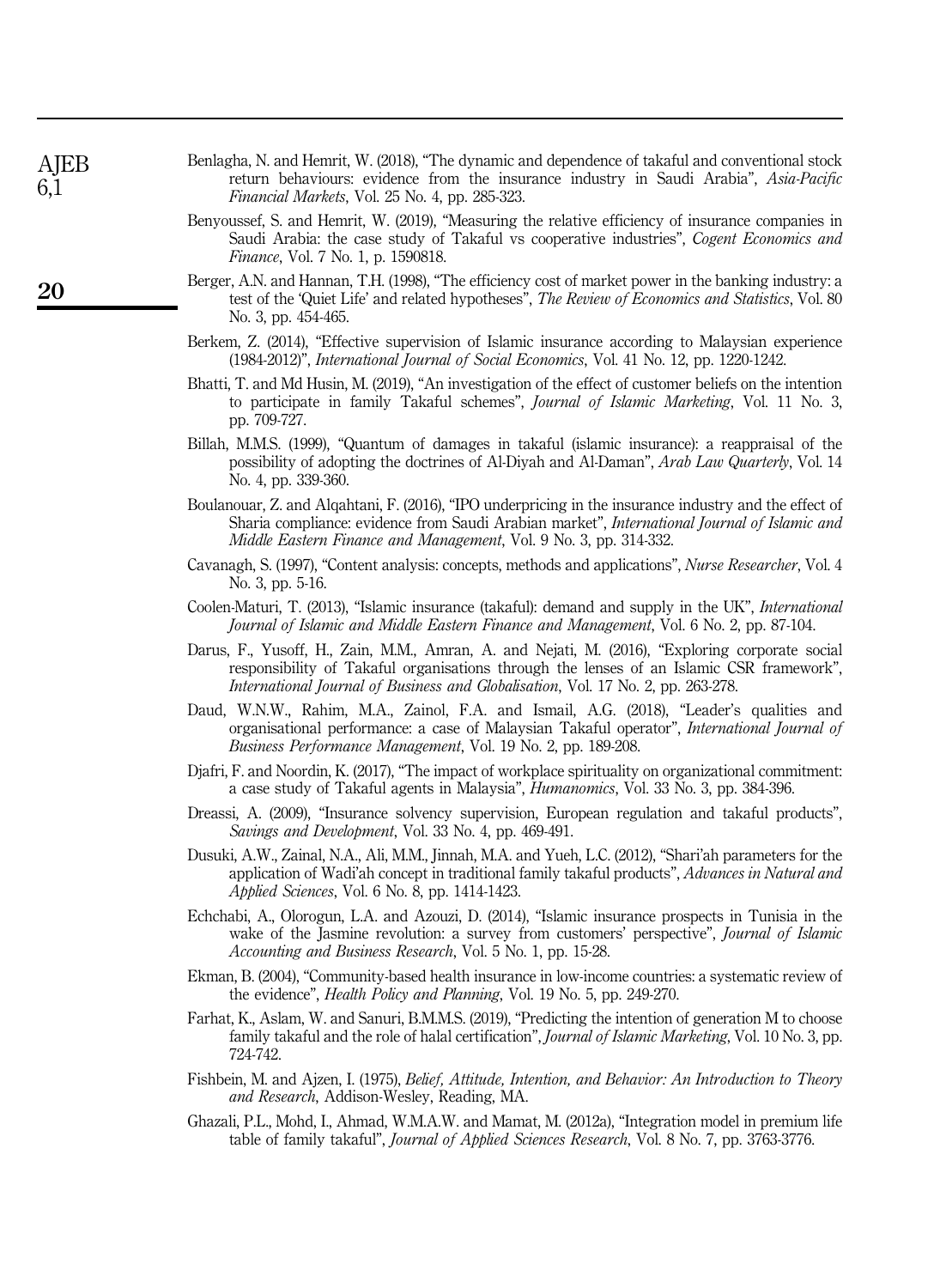- <span id="page-19-17"></span>Ghazali, P.L., Mohd, I., Ahmad, W.M.A.W. and Mamat, M. (2012b), "Comparison of premium life tables between existing model and integration model in family takaful", *Journal of Applied Sciences* Research, Vol. 8 No. 7, pp. 3754-3762.
- <span id="page-19-12"></span>Ghazali, P.L., Ghani, P.A., Mamat, M., Salleh, Z. and Ismail, S.A. (2015a), "Integration model in auto takaful insurance", Far East Journal of Mathematical Sciences, Vol. 98 No. 5, pp. 599-611.
- <span id="page-19-13"></span>Ghazali, P.L., Mazlina, A.N., Izah, M.T., Maslina, M., Zulqurnaim, W.I. and Mustafa, M. (2015b), "Optimization of integration model in family takaful", Journal of Applied Mathematics Sciences, Vol. 9 No. 39, pp. 1899-1909.
- <span id="page-19-9"></span>Ghazali, P.L., Foziah, N.H.M., Fadzil, A.F.M., Afthanorhan, A., Mamat, M., Omar, L., Yazid, A.S., Guci, D.A. and Rashid, N. (2018), "Application of integration model in education plan for learning recovery", International Journal of Engineering and Technology, Vol. 7 No. 3.28, pp. 182-185.
- <span id="page-19-16"></span>Guendouz, A.A. and Ouassaf, S. (2018), "Determinants of Saudi takaful insurance companies profitability", Academy of Accounting and Financial Studies Journal, Vol. 22 No. 5, pp. 1-24.
- <span id="page-19-5"></span>Hamid, M.A. and Othman, M.S. (2009), "A study on the level of knowledge and understanding among muslims towards the concepts, Arabic and Shari'ah terms in islamic insurance (Takaful)", European Journal of Social Sciences, Vol. 10 No. 3, pp. 468-478.
- <span id="page-19-14"></span>Hamid, M.A. and Rahman, N.M.N.A. (2011), "Commitment and performance: a case of takaful (Islamic insurance) representatives in Malaysia", Australian Journal of Basic and Applied Sciences, Vol. 5 No. 10, pp. 777-785.
- <span id="page-19-7"></span>Hamid, M.A., Osman, J. and Nordin, B.A.A. (2009), "Determinants of corporate demand for Islamic insurance in Malaysia", International Journal of Economics and Management, Vol. 3 No. 2, pp. 278-296.
- <span id="page-19-3"></span>Hassan, H.A. and Abbas, S.K. (2019), "Factors influencing the investors' intention to adopt Takaful (Islamic insurance) products: a survey of Pakistan", Journal of Islamic Marketing, Vol. 11 No. 1, pp. 1-13.
- <span id="page-19-1"></span>Hassan, M.A., Mwaura-Tenambergen, W. and Eunice, M.M. (2017), "Uptake of health insurance among Muslims in Nairobi county, Kenya", Pan African Medical Journal, Vol. 28 No. 1, doi: [10.](https://doi.org/10.11604/pamj.2017.28.12.12214) [11604/pamj.2017.28.12.12214.](https://doi.org/10.11604/pamj.2017.28.12.12214)
- <span id="page-19-10"></span>Hassanat, A.B. and Al tarawneh, G.A. (2015), "Gambling-free lottery, a new Islamic lending ticket", Journal of Islamic Accounting and Business Research, Vol. 6 No. 1, pp. 42-54.
- <span id="page-19-8"></span>Homburg, C., Hoyer, W.D. and Fassnacht, M. (2002), "Service orientation of a fretailer's business strategy: dimensions, antecedents, and performance outcomes", *Journal of Marketing*, Vol. 66, pp. 86-101, doi: [10.1509/jmkg.66.4.86.18511](https://doi.org/10.1509/jmkg.66.4.86.18511).
- <span id="page-19-11"></span>Htay, S.N.N., Sadzali, N.S. and Amin, H. (2015), "An analysis of the viability of micro health takaful in Malaysia", Qualitative Research in Financial Markets, Vol. 7 No. 1, pp. 37-71.
- <span id="page-19-0"></span>Husin, M.M. and Ab Rahman, A. (2013), "The role of brand in the Malaysian takaful industry", JurnalTeknologi, Vol. 63 No. 1, pp. 1-6.
- <span id="page-19-2"></span>Husin, M.M. and Ab Rahman, A. (2016a), "Do Muslims intend to participate in Islamic insurance?", Journal of Islamic Accounting and Business Research, Vol. 7 No. 1, pp. 42-58.
- <span id="page-19-6"></span>Husin, M.M. and Ab Rahman, A. (2016b), "Predicting intention to participate in family takaful scheme using decomposed theory of planned behaviour", *International Journal of Social Economics*, Vol. 43 No. 12, pp. 1351-1366.
- <span id="page-19-4"></span>Husin, M.M., Ismail, N. and Ab Rahman, A. (2016), "The roles of mass media, word of mouth and subjective norm in family takaful purchase intention", *Journal of Islamic Marketing*, Vol. 7 No. 1, pp. 59-73.
- <span id="page-19-15"></span>Islamic Financial Services ACt (2013), Malaysia, available at: [https://aibim.com/media/pages/islamic](https://aibim.com/media/pages/islamic-financial-services-act/Islamic_Financial_Services_Act_2013.pdf)[financial-services-act/Islamic\\_Financial\\_Services\\_Act\\_2013.pdf](https://aibim.com/media/pages/islamic-financial-services-act/Islamic_Financial_Services_Act_2013.pdf) (accessed 02 January 2022).

Takaful literature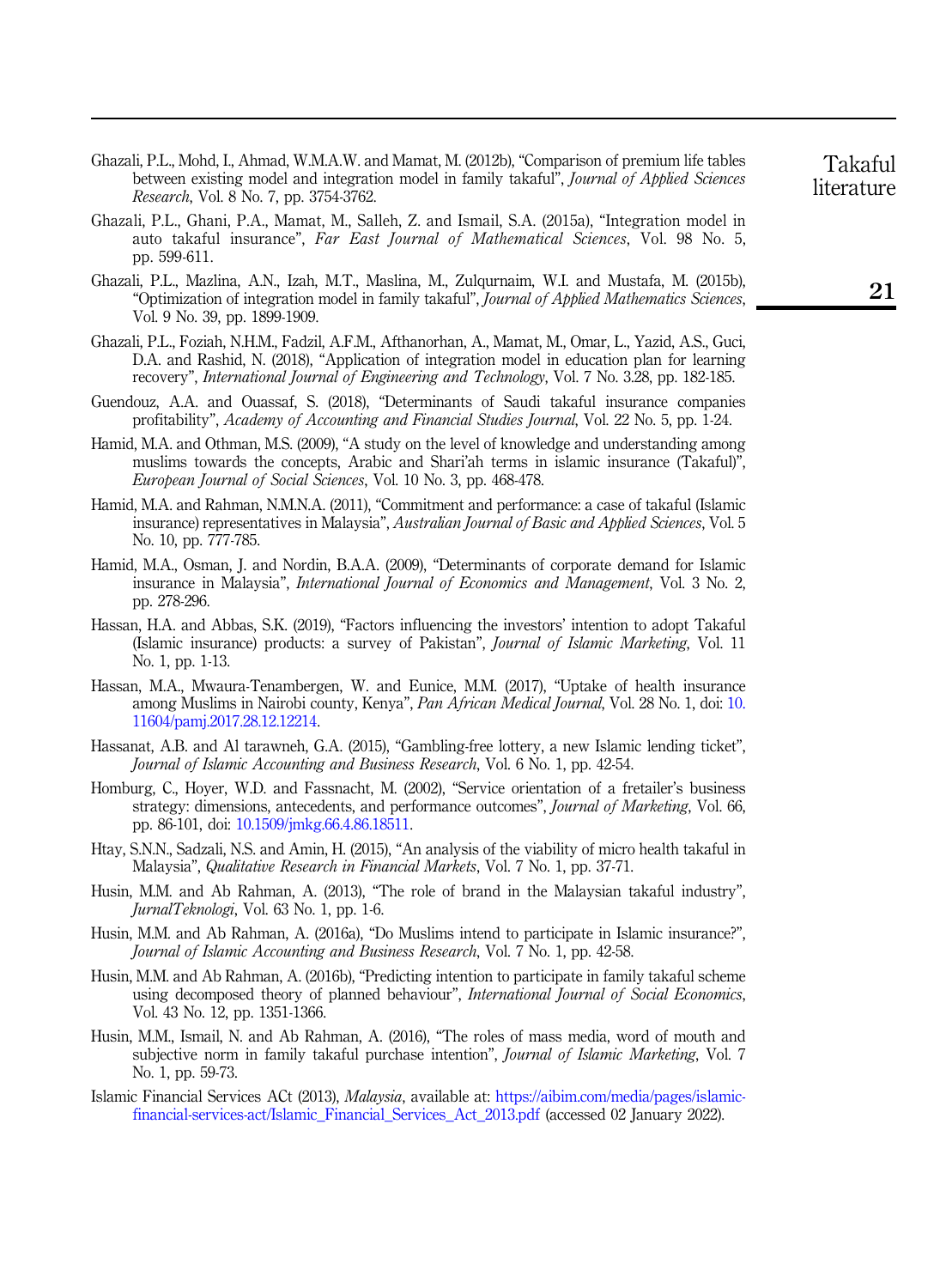<span id="page-20-18"></span><span id="page-20-16"></span><span id="page-20-15"></span><span id="page-20-13"></span><span id="page-20-11"></span><span id="page-20-10"></span><span id="page-20-8"></span><span id="page-20-6"></span><span id="page-20-3"></span>

| AJEB<br>6,1 | Ismail, S.A., Ghazali, P.L., Awang, Z., Baharazi, N.Z., Amran, N.A., Mamat, M. and Salleh, Z. (2016),<br>"Application of integration model for recovery fund in Takaful education plan", Far East<br>Journal of Mathematical Sciences, Vol. 100 No. 2, pp. 301-313.              |  |  |  |  |  |
|-------------|----------------------------------------------------------------------------------------------------------------------------------------------------------------------------------------------------------------------------------------------------------------------------------|--|--|--|--|--|
|             | Itam, M.I., bt Hasan, R. and Alhabshi, S.M. (2016), "Shariah governance framework for islamic Co-<br>operatives as an integral social insitution in Malaysia", <i>Intellectual Discourse</i> , Vol. 24, pp.<br>477-500.                                                          |  |  |  |  |  |
| 22          | Kader, H.A., Adams, M. and Hardwick, P. (2010), "The cost efficiency of takaful insurance companies",<br>The Geneva Papers on Risk and Insurance-Issues and Practice, Vol. 35 No. 1, pp. 161-181.                                                                                |  |  |  |  |  |
|             | Kader, H.A., Adams, M., Hardwick, P. and Kwon, W.J. (2014), "Cost efficiency and board composition<br>under different takaful insurance business models", International Review of Financial Analysis,<br>Vol. 32, pp. 60-70.                                                     |  |  |  |  |  |
|             | Karbhari, Y., Muye, I., Hassan, A.F.S. and Elnahass, M. (2018), "Governance mechanisms and<br>efficiency: evidence from an alternative insurance (Takaful) market", Journal of International<br><i>Financial Markets, Institutions and Money, Vol. 56, pp. 71-92.</i>            |  |  |  |  |  |
|             | Kasim, N.A.A. (2012), "Disclosure of Shariah compliance by Malaysian takaful companies", <i>Journal of</i><br><i>Islamic Accounting and Business Research</i> , Vol. 3 No. 1, pp. 20-38.                                                                                         |  |  |  |  |  |
|             | Kazaure, M.A. (2019), "Extending the theory of planned behavior to explain the role of awareness in<br>accepting Islamic health insurance (takaful) by microenterprises in Northwestern Nigeria",<br>Journal of Islamic Accounting and Business Research.                        |  |  |  |  |  |
|             | Keping, Y. (2018), "Governance and good governance: a new framework for political analysis", Fudan<br>Journal of the Humanities and Social Sciences, Vol. 11 No. 1, pp. 1-8.                                                                                                     |  |  |  |  |  |
|             | Khan, H. (2015a), "Gift exchange anomaly: evidence from incentives vis-à-vis performance of Islamic<br>insurance operators", Applied Economics Letters, Vol. 22 No. 14, pp. 1175-1178.                                                                                           |  |  |  |  |  |
|             | Khan, H. (2015b), "Optimal incentives for takaful (Islamic insurance) operators", <i>Journal of Economic</i><br><i>Behavior and Organization, Vol. 109, pp. 135-144.</i>                                                                                                         |  |  |  |  |  |
|             | Khan, A., Hassan, M.K., Paltrinieri, A., Dreassi, A. and Bahoo, S. (2020), "A bibliometric review of<br>takaful literature", <i>International Review of Economics and Finance</i> , Vol. 69, pp. 389-405.                                                                        |  |  |  |  |  |
|             | Klassen, T.P., Jahad, A.R. and Moher, D. (1998), "Guides for reading and interpreting systematic<br>reviews", Archives of Pediatric and Adolescent Medicine, Vol. 157 No. 7, pp. 700-704.                                                                                        |  |  |  |  |  |
|             | Lee, H.S., Cheng, F.F., Har, W.M., Md Nassir, A. and Ab Razak, N.H. (2019), "Efficiency, firm-specific<br>and corporate governance factors of the Takaful insurance", International Journal of Islamic<br>and Middle Eastern Finance and Management, Vol. 12 No. 3, pp. 368-387. |  |  |  |  |  |
|             | Lukman, B. and Elatrash, S.R.J. (2017), "The goods and services tax (GST) on takāful products:<br>a critical Sharīah appraisal", ISRA International Journal of Islamic Finance, Vol. 9 No. 2,<br>pp. 205-209.                                                                    |  |  |  |  |  |
|             | Mansor, N. and Luqman, A. (2012), "Strengthening employee's competency through organizational<br>learning: a case of Malaysian islamic insurance company", World Applied Sciences Journal,<br>Vol. 18 No. 7, pp. 996-1005.                                                       |  |  |  |  |  |
|             | Maysami, R.C. and Williams, J.J. (2006), "Evidence on the relationship between Takaful insurance and<br>fundamental perception of Islamic principles", Applied Financial Economics Letters, Vol. 2 No. 4,<br>pp. 229-232.                                                        |  |  |  |  |  |
|             | Mohamad, A.I., Tumin, M.H., Noor, N.L.M., Saman, F.M. and Amin, M.N.M. (2018), "Application of<br>system dynamic approach for family takaful product analysis", Pertanika Journal of Science<br>and Technology, Vol. 26 No. 1, pp. 379-390.                                      |  |  |  |  |  |

- <span id="page-20-17"></span><span id="page-20-14"></span><span id="page-20-12"></span><span id="page-20-9"></span><span id="page-20-5"></span><span id="page-20-4"></span><span id="page-20-2"></span><span id="page-20-1"></span><span id="page-20-0"></span>Mokhtar, A.H.S., Abdul Aziz, I. and Md Hilal, N. (2017), "Corporate demand for general takaful in Malaysia", ISRA International Journal of Islamic Finance, Vol. 9 No. 2, pp. 164-184.
- <span id="page-20-7"></span>Mroueh, M. and de Waal, A. (2018), "Is the high performance organization framework applicable to Takaful insurance companies?", Journal of Islamic Accounting and Business Research, Vol. 9 No. 1, pp. 77-90.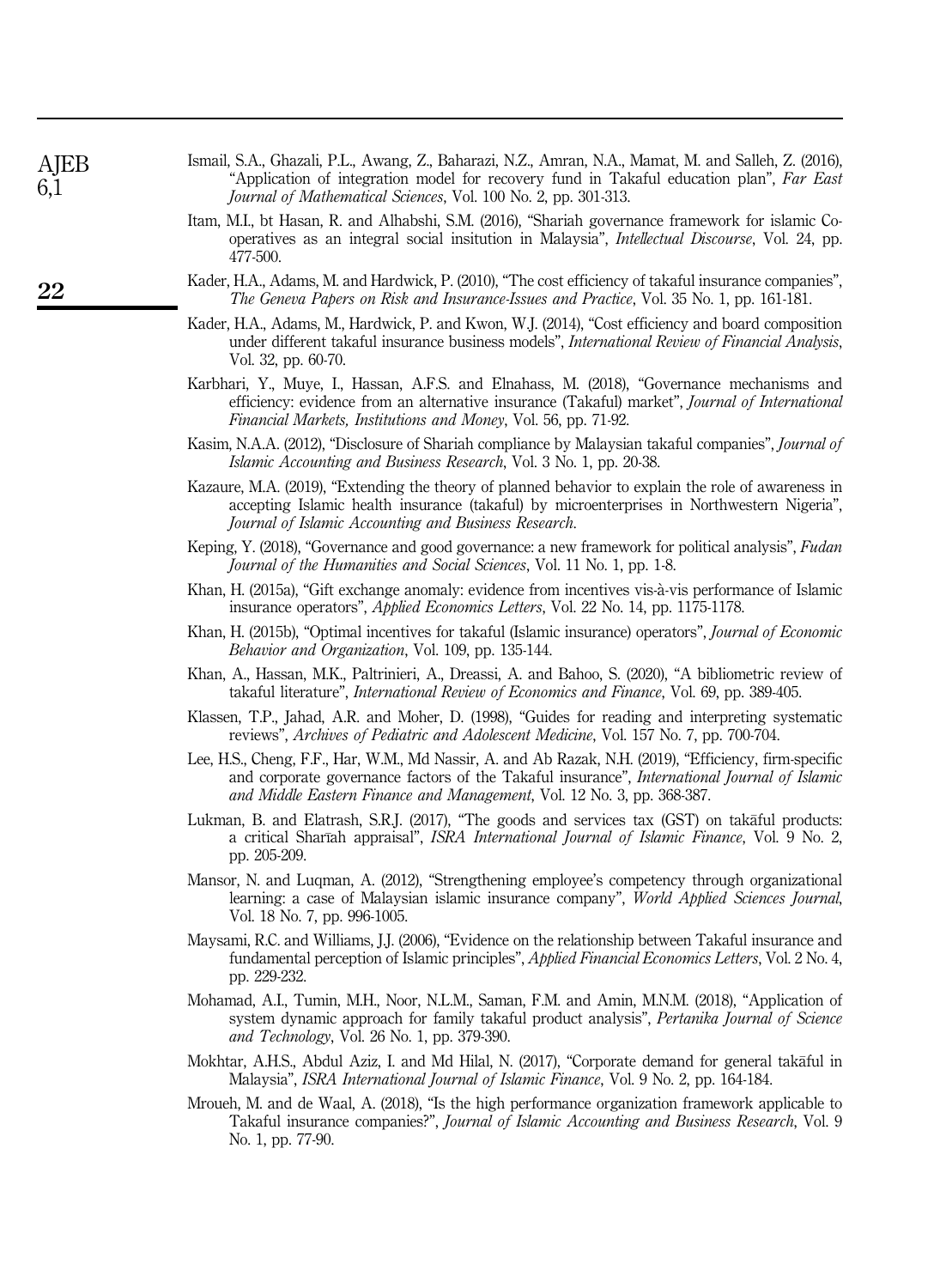- <span id="page-21-17"></span>Muhamat, A.A. and McIver, R. (2019), "Linking governance qualities and stewardship attributes: findings from Malaysian takaful operators", Journal of Islamic Accounting and Business Research, Vol. 10 No. 5, pp. 736-755.
- <span id="page-21-0"></span>Nasir, A., Farooq, U. and Khan, A. (2021), "Conceptual and influential structure of Takaful literature: a bibliometric review", International Journal of Islamic and Middle Eastern Finance and Management, Vol. 14 No. 3, pp. 599-624.
- <span id="page-21-10"></span>Nazri, M.A., Wahab, K.A. and Omar, N.A. (2015), "The effect of entrepreneurial orientation dimensions on Takaful agency's business performance in Malaysia", JurnalPengurusan (UKM Journal of Management), Vol. 45, pp. 83-94.
- <span id="page-21-12"></span>Nazri, M.A., Omar, N.A. and Hashim, A.J.M. (2018), "Corporate social responsibility and market orientation: an integrated approach towards organizational performance", *JurnalPengurusan* (UKM Journal of Management), Vol. 52, pp. 121-132.
- <span id="page-21-8"></span>Rahman, A.A. and Ahmad, W.M.W. (2011), "The concept of waqf and its application in an Islamic insurance product: the Malaysian experience", Arab LQ, Vol. 25, p. 203.
- <span id="page-21-14"></span>Rahman, K.U., Akhter, W. and Khan, S.U. (2017), "Factors affecting employee job satisfaction: a comparative study of conventional and Islamic insurance", Cogent Business and Management, Vol. 4 No. 1, p. 1273082.
- <span id="page-21-3"></span>Raza, S.A., Ahmed, R., Ali, M. and Qureshi, M.A. (2019), "Influential factors of Islamic insurance adoption: an extension of theory of planned behavior", Journal of Islamic Marketing, Vol. 11 No. 6, pp. 1497-1515.
- <span id="page-21-9"></span>Richard, P.J., Devinney, T.M., Yip, G.S. and Johnson, G. (2009), "Measuring organizational performance: towards methodological best practice", Journal of Management, Vol. 35 No. 3, pp. 718-804.
- <span id="page-21-6"></span>Rogers, E.M. (1983), Diffusion of Innovations, 3rd ed., Free Press, New York.
- <span id="page-21-11"></span>Roziana, B. and Isa, Z. (2018), "Box cox- fourier flexible functional forms in stochastic meta Frontier analysis: the cost efficiency of the insurance industry in Malaysia", Jurnal Ekonomi Malaysia, Vol. 52 No. 1, pp. 2018 135-144.
- <span id="page-21-16"></span>Rusby, Z. (2018), "The influence of incentives on work achivement of agents in Takapul Keluarga insurance at riau AgrncyReoresentative office of Pekanbaru city (Indonesia)", International Espacios, Vol. 24 No. 39, pp. 3-11.
- <span id="page-21-13"></span>Salleh, M.C.M., Abdullah, N.I., Razali, S.S. and Wok, S. (2012), "Takaful agents' roles in accordance with the Quran and Sunnah", *Global Journal Al-Thagafah*, Vol. 2 No. 2, pp. 41-45.
- <span id="page-21-5"></span>Salman, S.A., Ab Rashid, H.M. and Htay, S.N.N. (2018), "The impact of internal forces on acceptance of takaful by insurance policy-holders in India", *Journal of Islamic Accounting and Business* Research, Vol. 9 No. 5, pp. 673-686.
- <span id="page-21-2"></span>Schmidt, A.P. (2019), "The impact of cognitive style, consumer demographics and cultural values on the acceptance of Islamic insurance products among American consumers", International Journal of Bank Marketing, Vol. 37 No. 2, pp. 492-506.
- <span id="page-21-4"></span>Shaikh, I.M., Noordin, K.B., Arijo, S., Shaikh, F. and Alsharief, A. (2019), "Predicting customers' adoption towards family takaful scheme in Pakistan using diffusion theory of innovation", Journal of Islamic Marketing, Vol. 11 No. 6, pp. 1761-1776.
- <span id="page-21-7"></span>Sherif, M. and Hussnain, S. (2017), "Family takaful in developing countries: the case of Middle East and North Africa (MENA)", International Journal of Islamic and Middle Eastern Finance and Management, Vol. 10 No. 3, pp. 371-399.
- <span id="page-21-1"></span>Skinner, A.C. and Mayer, M.L. (2007), "Effects of insurance status on children's access to specialty care: a systematic review of the literature", BMC Health Services Research, Vol. 7 No. 1, p. 194.
- <span id="page-21-15"></span>Slater, S.F. and Olson, E.M. (2000), "Strategy type and performance: the influence of sales force management", Strategic Management Journal, Vol. 21 No. 8, pp. 813-829.

literature

Takaful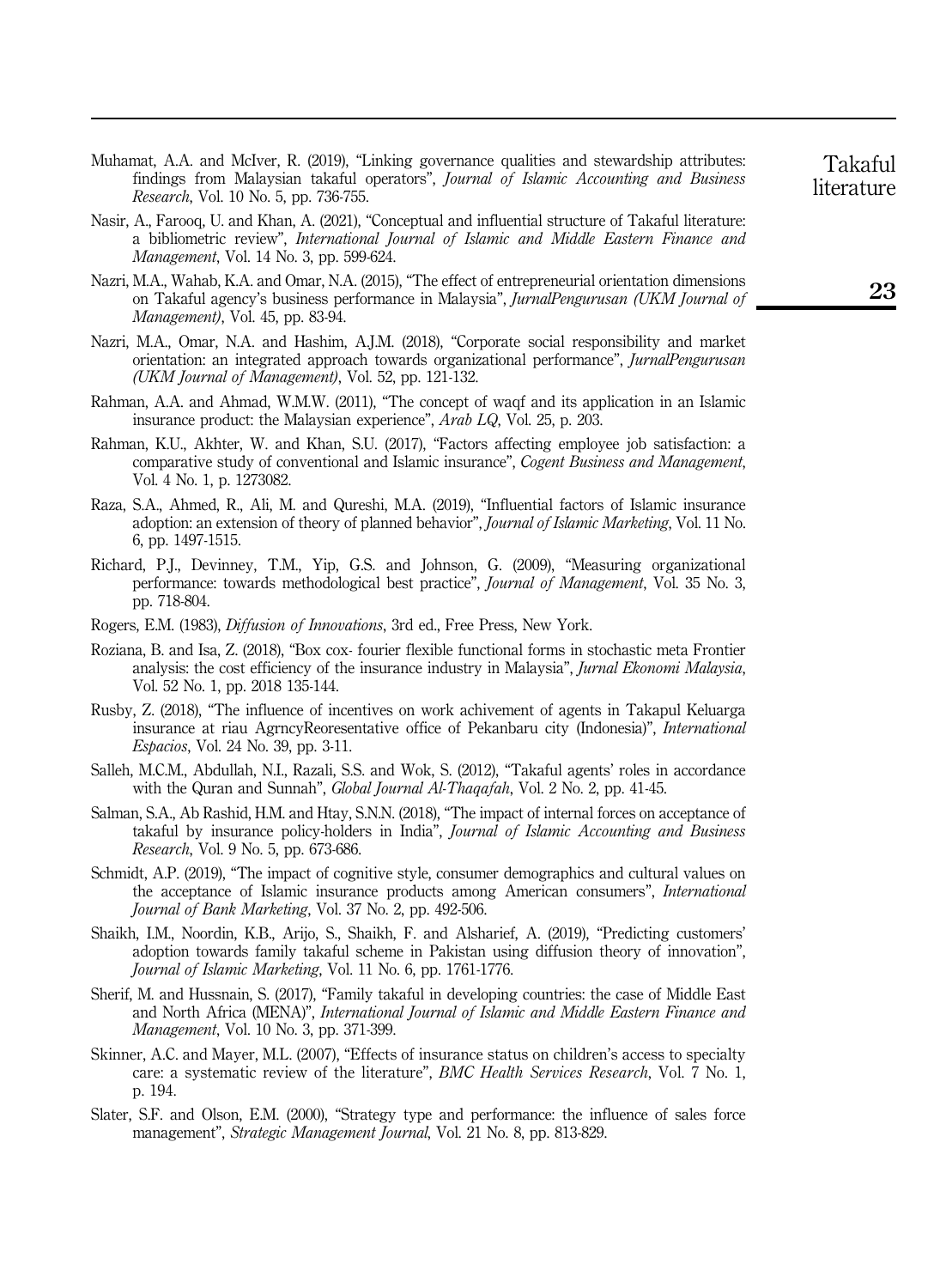<span id="page-22-8"></span>

| Taib, C.A., Ashraf, M.S. and Razimi, M.S.B.A. (2018a), "Productivity change in the efficiency of the |  |  |
|------------------------------------------------------------------------------------------------------|--|--|
| insurance and takaful industry of Pakistan", Academy of Accounting and Financial Studies             |  |  |
| <i>Journal</i> , Vol. 22, pp. 1-11.                                                                  |  |  |

- <span id="page-22-11"></span>Taib, C.A., Ashraf, M.S. and Razimi, M.S.B.A. (2018b), "Technical, pure technical and scale efficiency: a non-parametric approach of Pakistan's insurance and takaful industry", Academy of Accounting and Financial Studies Journal, Vol. 22, pp. 1-11.
- <span id="page-22-0"></span>Takaful Act (1984), Malaysia, available at: [https://islamicbankers.files.wordpress.com/2013/12/takaful](https://islamicbankers.files.wordpress.com/2013/12/takaful-act-1984.pdf)[act-1984.pdf](https://islamicbankers.files.wordpress.com/2013/12/takaful-act-1984.pdf) (accessed 02 January 2022).
- <span id="page-22-3"></span>Talonen, A. (2016), "Systematic literature review of research on mutual insurance companies", Journal of Co-operative Organization and Management, Vol. 4 No. 2, pp. 53-65.
- <span id="page-22-2"></span>Thorpe, R., Holt, R., Macpherson, A. and Pittaway, L. (2005), "Using knowledge within small and medium-sized firms: a systematic review of the evidence", International Journal of Management Reviews, Vol. 7 No. 4, pp. 257-281.
- <span id="page-22-4"></span>Ustaoglu, M. (2015), "Public awareness, understanding and attitudes towards interest-free insurance (Takaful) services evaluation by education level: survey based on empirical analysis for Turkey", Journal of Asian and African Studies, Vol. 50 No. 4, pp. 445-456.
- <span id="page-22-5"></span>Wahab, M.Z.H. (2018), "Perception of the takaful operators' performance towards customers' intention in using medical takaful card among public sector", Journal of Islamic Marketing, Vol. 9 No. 3, pp. 527-543.
- <span id="page-22-6"></span>Wahab, A.R.A., Lewis, M.K. and Hassan, M.K. (2007), "Islamic takaful: business models, Shariah concerns, and proposed solutions", Thunderbird International Business Review, Vol. 49 No. 3, pp. 371-396.
- <span id="page-22-1"></span>Weed, M. (2005), "'Meta interpretation': a method for the interpretive synthesis of qualitative research", Forum Qualitative Sozialforschung/Forum: Qualitative Social Research, Vol. 6, No. 1.
- <span id="page-22-10"></span>Yakob, R., Yusop, Z., Radam, A. and Ismail, N. (2014), "Two-stage DEA method in identifying the exogenous factors of insurers' risk and investment management efficiency", Sains Malaysiana, Vol. 43 No. 9, pp. 1439-1450.
- <span id="page-22-9"></span>Yakob, R., Yusop, Z., Radam, A. and Ismail, N. (2015), "The relative efficiency of investment management of life insurers and takaful operators", *Investment Management and Financial* Innovations, Vol. 12 No. 1, pp. 78-89.
- <span id="page-22-12"></span>Yusof, A.Y., Lau, W.Y. and Osman, A.F.O. (2017), "A critical analysis of the Malaysian risk-based capital framework: a comparison between general insurance and takaful", Institutions and Economies, Vol. 8 No. 4, pp. 23-41.
- <span id="page-22-7"></span>Zakaria, M.Z., Salleh, A.Z., Hasbullah, M., Ismail, A.M. and Ab Jalil, M.A. (2019), "Exploring waqf-based takaful fund as financial aid for the B40 group in Malaysia", Al-Shajarah: Journal of the International Institute of Islamic Thought and Civilization (ISTAC), pp. 149-167, available at: [https://journals.iium.edu.my/shajarah/index.php/shaj/article/](https://journals.iium.edu.my/shajarah/index.php/shaj/article/view/927) [view/927.](https://journals.iium.edu.my/shajarah/index.php/shaj/article/view/927)

#### Further reading

- Abdul Rahman, Z. (2009), "Takaful: potential demand and growth", Journal of King Abdulaziz University: Islamic Economics, Vol. 22 No. 1, pp. 171-188.
- Bouzaher, N., Necira, O. and Kerdoudi, S. (2014), "Approach to the integration of takaful insurance in the Algerian market", The Developing Role of Islamic Banking and Finance: From Local to Global Perspectives, Vol. 73.
- Elesin, M.J. (2017), "The role of Al-Awqaf (Islamic endowments) in poverty alleviation and community development in the Nigerian context", *Journal of Muslim Minority Affairs*, Vol. 37 No. 2, pp. 223-232.

**AIEB** 6,1